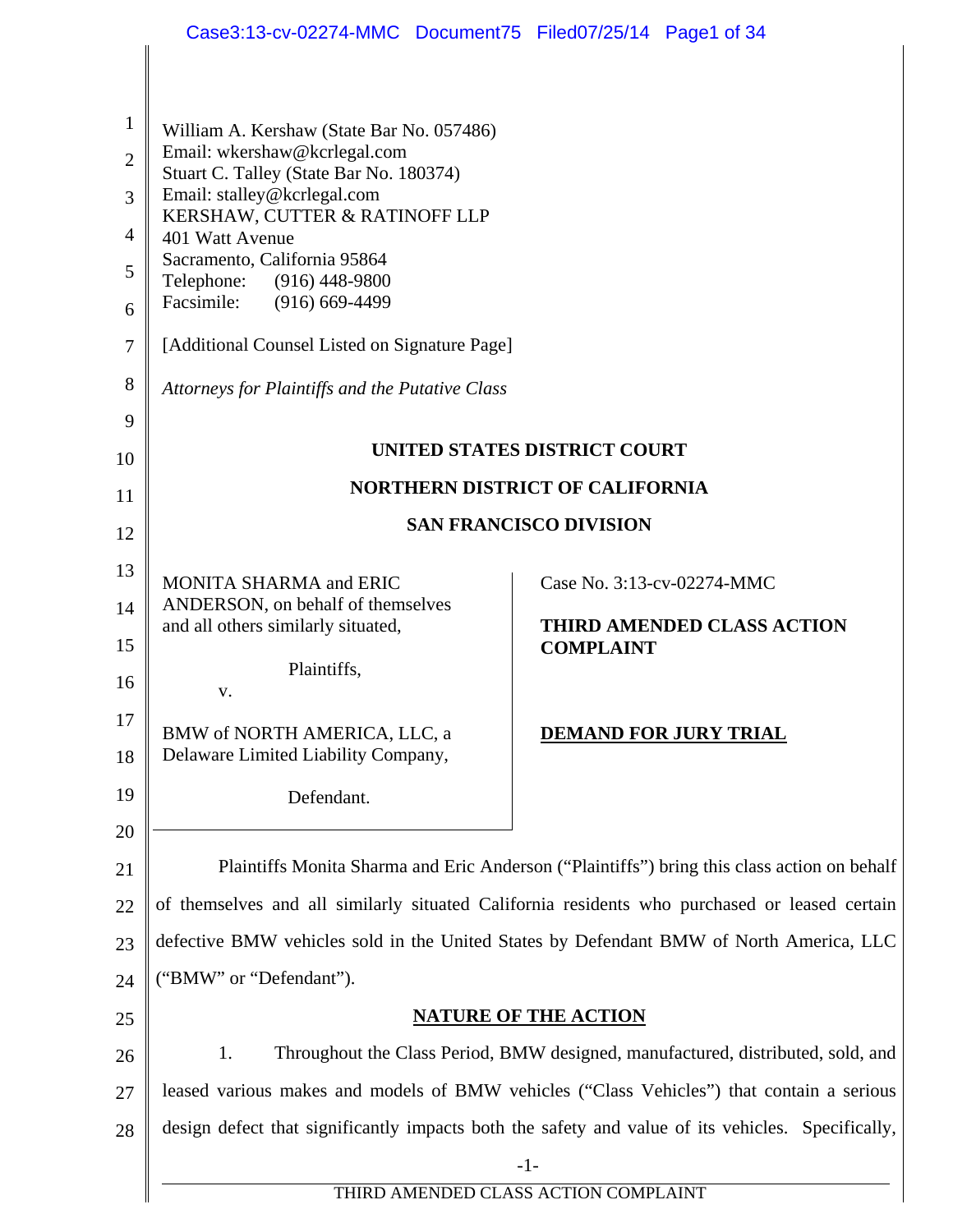### Case3:13-cv-02274-MMC Document75 Filed07/25/14 Page2 of 34

1 2 3 4 5 6 7 8 9 10 11 numerous models of BMW vehicles manufactured during the Class Period were designed so that certain vital electrical components known as SDARS, RDC, and PDC Modules, are located in the lowest part of the vehicles' trunk. These Modules are responsible for the safe and effective operation of the vehicle and when they are damaged, can cause the vehicle to lose power while in operation. Because BMW decided to place these vital electrical components in what is essentially the lowest part of the vehicle (the spare tire well under the trunk), they are especially prone to water damage that can be caused through the normal and ordinary use of the vehicle. When this water damage occurs, the vehicles become inoperable and pose a serious safety risk to those who experience this problem. Although these components are highly susceptible to water damage, BMW provides no warnings or advisories to BMW owners about the location of this vital equipment or the importance of keeping the vehicle's trunk compartment free of liquids.

12 13 14 15 16 17 18 19 20 2. To make matters worse, the Class Vehicles were also designed so that drainage tubes used to drain water away from the vehicles' sun roofs are located directly next to the vital electrical equipment that is located in the bottom of the trunk. Unfortunately, these sunroof drains were designed in such a way that they are prone to become clogged with dirt, debris, leaves, and other naturally-occurring materials. When these tubes become clogged, they come loose or leak into the trunks of the vehicles. These leaks, which eventually flood the trunks of the vehicles, cause the vital electronic components contained at the bottom of the vehicles' trunks to short—shutting off certain components of the automobile necessary for driving and creating a serious safety risk.

21 22 23 24 3. BMW knew or should have known of the cars' defects via numerous complaints filed with the National Highway Traffic Safety Administration ("NHTSA"), detailing the damage caused to the Class Vehicles because of the placement of the vulnerable electronics in the bottom of the cargo areas.

25 26 27 28 4. BMW demonstrated its knowledge of the Class Vehicles' defects via a secret service bulletin dated August 2009, which replaced an earlier February 2009 bulletin, to various authorized service providers. (August 2009 SIB 61 13 06, General Electrical Systems, attached hereto as Exhibit 1.) In this service bulletin, BMW repair facilities are instructed to replace water

-2-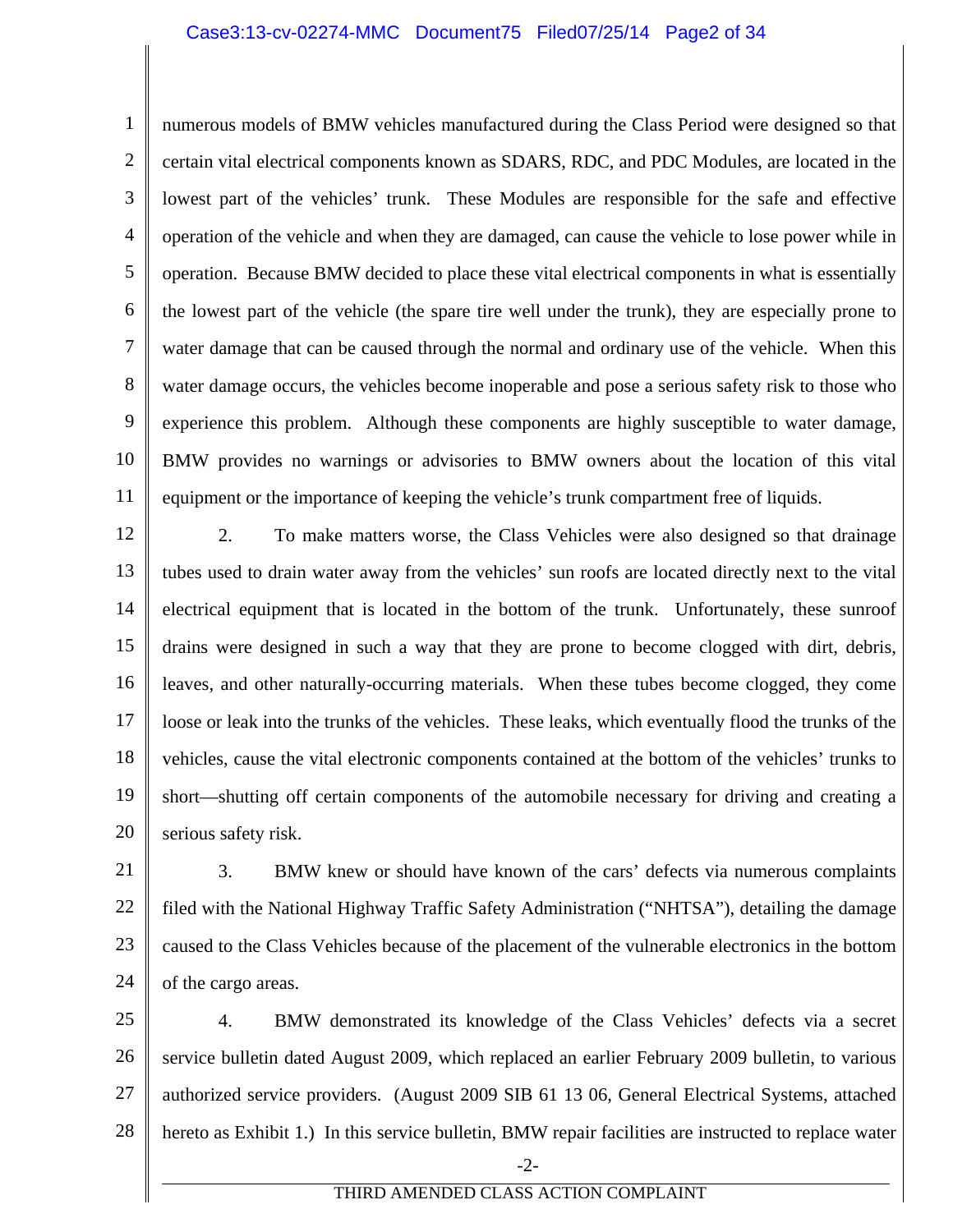# Case3:13-cv-02274-MMC Document75 Filed07/25/14 Page3 of 34

4 6 damaged Modules and move them to another, less vulnerable, location of the trunk. The bulletin also instructs repair facilities to place a permanent warning placard in the trunk that specifically warns owners that there is vital electrical equipment in the trunk and to avoid allowing liquids into this area of the vehicle. The service providers are also instructed to verbally notify Class members "of the label and the fact that liquids should not be present on or under the trunk insulation, due to the sensitive nature of the electronic control units located in the spare tire well."

5. Additionally, BMW knew or should have known of the defect in the Class Vehicles had BMW performed adequate testing and analysis of the design of the Class Vehicles.

9 10 11 12 13 6. Despite that BMW knows of the vulnerability of water damaging the SDARS, RDC, and PDC Modules and the grave safety risks this creates, BMW has not informed its customers of the defects or issued warnings about the defects. Instead, BMW actively conceals the safety defect, and instead blames the consumer for improper maintenance of the Class Vehicle when it exhibits symptoms of the defect.

14 15 16 17 18 7. Despite the obvious defect at issue in this case, BMW refuses to cover the cost of repairs. Instead, BMW places the fault on the consumer for improper maintenance of the vehicle. It does this even though owner's manuals and the written maintenance program provide no mention of the electronic equipment in the trunk or what steps should be taken to avoid damaging this equipment.

19 20 21 22 23 24 25 26 8. The above-described conduct is a breach of the implied warranty of merchantability and violates both the California Consumer Legal Remedies Act and the California Unfair Competition law. With this action, Plaintiffs seek 1) to obtain a refund for all consumers who incurred out-of-pocket expenses associated with the repair and/or replacement of water damaged SDARS, PDC, or RDC Modules, 2) obtain damages associated with the loss of the benefit of the bargain, and/or 3) obtain an injunction ordering BMW to notify Class members about the defect at issue and to repair the defect by moving all SDARS, RDC, and PDC Modules pursuant to its own internal service bulletin.

27

1

2

3

5

7

8

28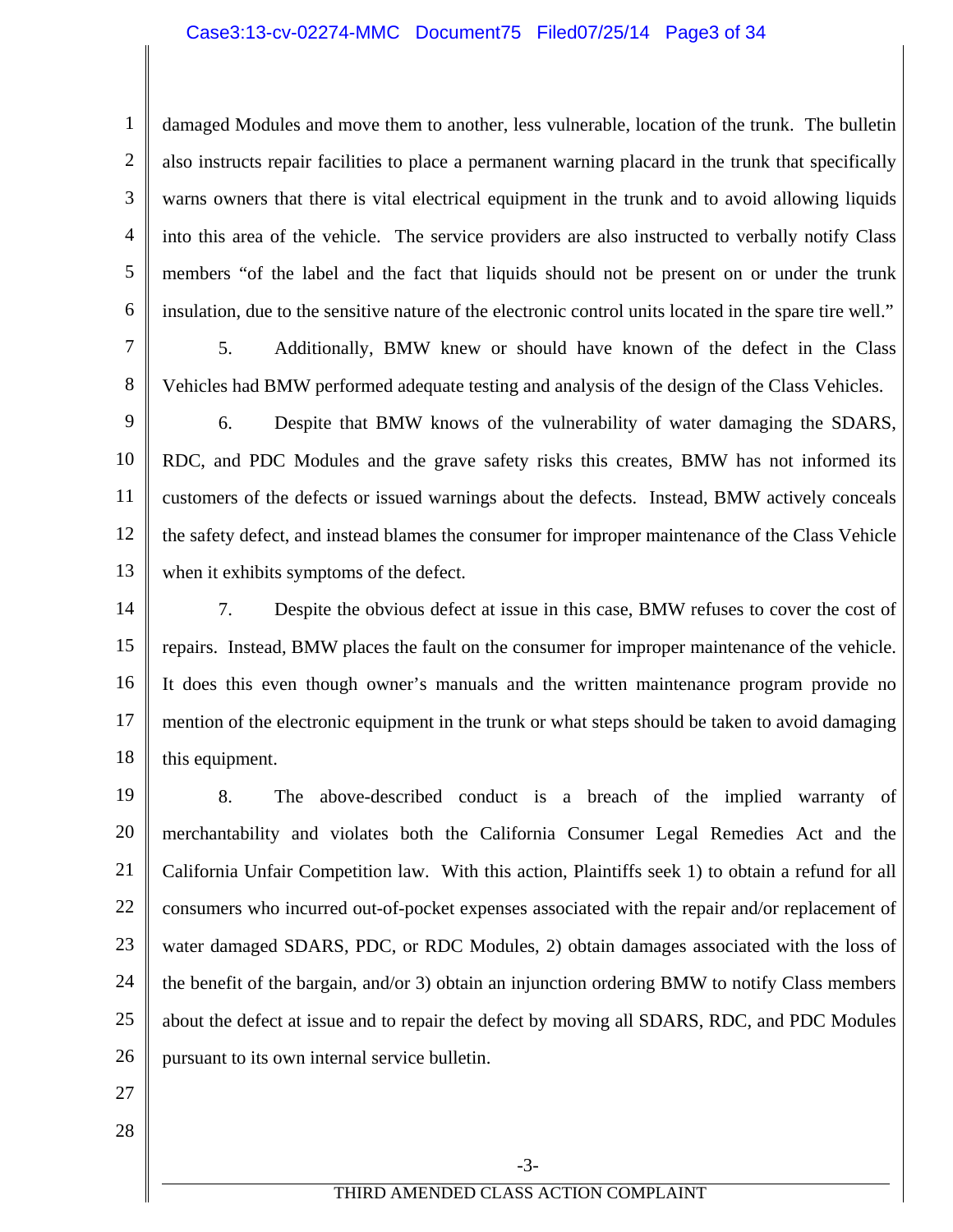### **PARTIES**

### **A. Plaintiff, Monita Sharma**

1

2

3 4 5 6 7 8 9. Plaintiff Monita Sharma is a citizen of the State of California and a resident of Berkeley, California. Ms. Sharma and her husband purchased a 2008 BMW X5 from Weatherford BMW in Berkeley, California in or around May 2009. The vehicle was sold, distributed, advertised, marketed, and warranted by the Defendant, and bears the Vehicle Identification Number 5UXFE43548L036079. The vehicle was used primarily for personal, noncommercial purposes.

9 10 10. Before acquiring her vehicle, Ms. Sharma reviewed and relied on BMW's various marketing and advertising materials, including material on BMW's official website.

11 12 13 11. In late-2012 and early-2013, Ms. Sharma began to experience a series of electrical problems related to water infiltration and accumulation in or around the electronic components located in the trunk of her vehicle.

14 15 16 12. For example, in September 2012, an EDC warning light appeared and the rear hatch of her vehicle would not open after depressing the rear hatch button in her vehicle nor through the use of her key fob.

17 18 19 20 13. After taking her car to the local BMW dealership to address these electrical issues, the dealership found moisture around the electronic modules located in the trunk and inspected the sun roof drains in her car. Ms. Sharma paid close to \$600 to the BMW dealership to inspect, diagnose and address these problems.

21 22 23 24 25 26 27 28 14. Although Ms. Sharma paid the dealership to address issues she was having with her electrical system, the problems returned, and have demonstrated that they will continue to return. On or around January 15, 2013, Ms. Sharma was traveling on the freeway in her BMW vehicle with her two small children in the car. While driving at freeway speeds in traffic, suddenly, without warning, power in her car completely shut down while she was moving at highway speeds from 55 mph to 65 mph. Fortunately for Ms. Sharma and her children, the vehicles traveling around her were able to avoid a collision as she quickly weaved in and around traffic in an attempt to navigate her car towards the shoulder of the highway. She was successful

-4-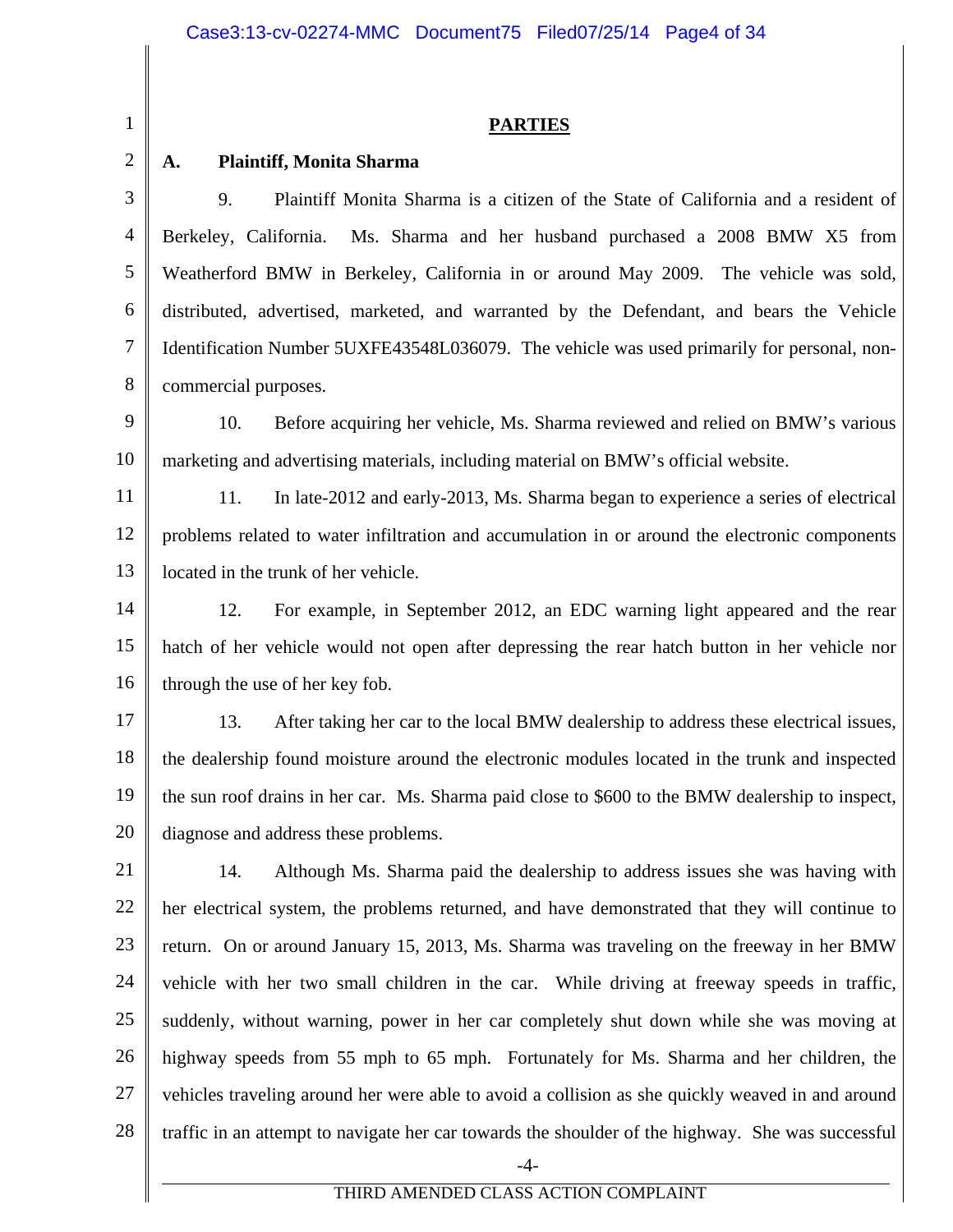### Case3:13-cv-02274-MMC Document75 Filed07/25/14 Page5 of 34

2 3 4 and was able to secure a tow truck to transport her car to the nearest BMW dealership. Ms. Sharma and her children could have been involved in a serious accident. It took Ms. Sharma several days to regain her composure following this incident and she is terrified that her car could fail again at any time while driving, particularly with her children in the car.

5 6 7 8 9 10 15. Upon inspection, the BMW dealership determined that the January 15, 2013 incident was caused by a catastrophic electrical malfunction that occurred when water accumulated around the electronic modules in the trunk of her vehicle, again. The dealership determined that the rear sunroof drains of her vehicle were clogged and had caused the right and left pockets of the trunk space to flood. Upon inspection, the dealership found that the electronic modules in the trunk of Ms. Sharma's car were literally sitting in water.

11 12 13 14 15 16. The BMW dealership drained the water out of Ms. Sharma's trunk and replaced the corroded wiring, but did not otherwise move the electronics in her trunk or undertake any attempts to make them watertight. The defect persists in her vehicle. These ineffective repairs provide for a substantial likelihood that Ms. Sharma's vehicle will fail, again, and have not eliminated the defect from her vehicle.

16 17 18 19 17. Like Ms. Sharma, other absent class members have experienced problems related to the defective design of the Class Vehicles, and will continue to experience problems related to the Class Vehicles' defects as BMW has not initiated an effective repair initiative to repair the defects.

20 21 22 18. Ms. Sharma asked BMW to cover the cost of draining her trunk and replacing the corroded wiring, but BMW refused and continues to refuse to pay the amount she paid to repair the vehicle.

23

1

# **B. Plaintiff, Eric Anderson**

24 25 26 27 19. Plaintiff Eric Anderson is a citizen of the State of California and a resident of Pasadena, California. On March 12, 2010, Plaintiff purchased a certified pre-owned 2007 BMW E60 530I automobile with a panoramic sunroof from Crevier BMW of Santa Ana, California, designed, manufactured, marketed, distributed, and sold by BMW.

28 -5- 20. Mr. Anderson acquired and used his vehicle primarily for personal, family, or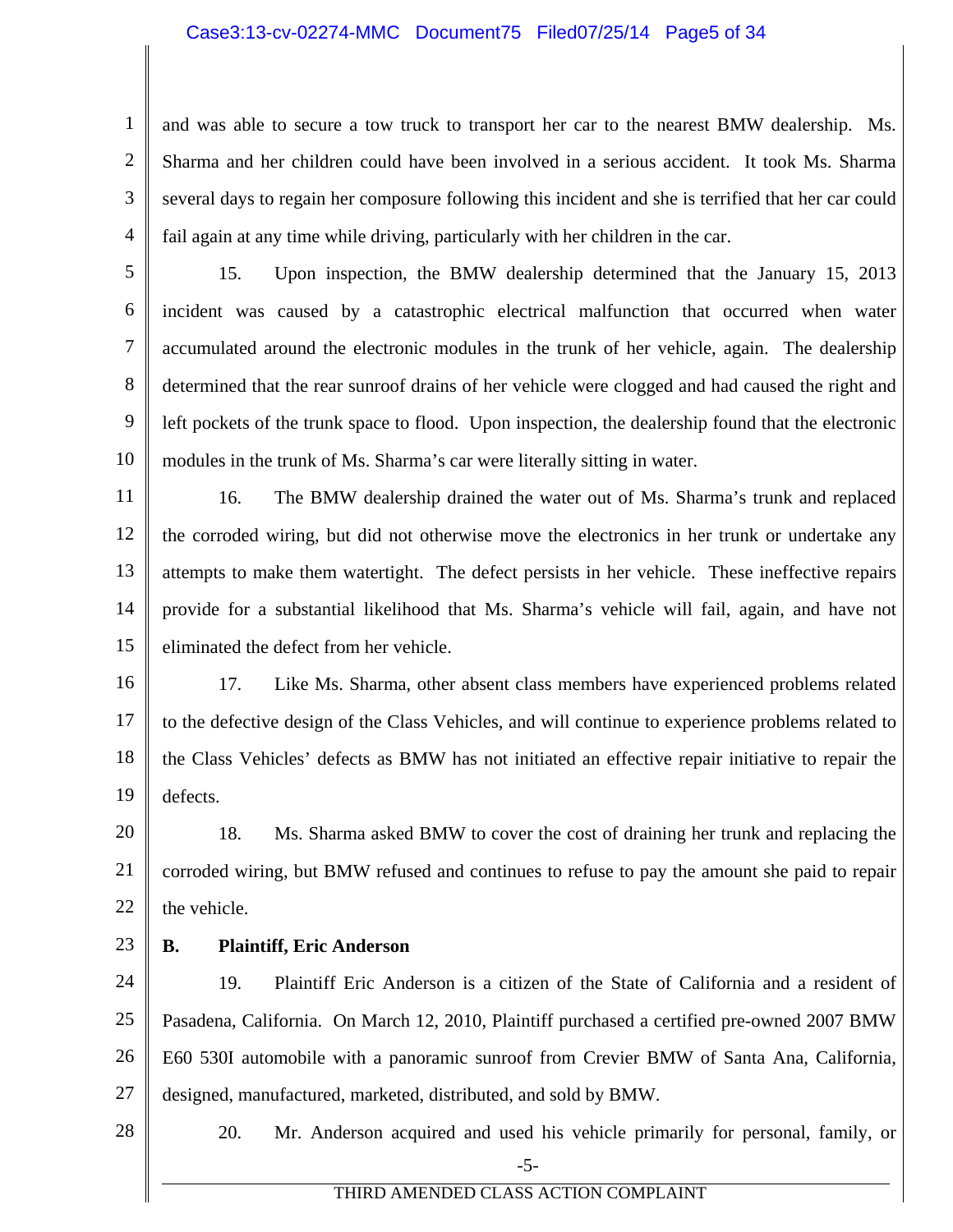# Case3:13-cv-02274-MMC Document75 Filed07/25/14 Page6 of 34

2 household purposes. The vehicle was sold, distributed, advertised, marketed, and warranted by the Defendant, and bears the Vehicle Identification Number WBANE73597CM55703.

3

1

21. Before acquiring his vehicle, Mr. Anderson reviewed and relied on BMW's various marketing and advertising materials, including material on BMW's official website.

5

6

7

8

4

22. Two years after purchasing the vehicle, Mr. Anderson parked his car in front of his home, as was his normal practice. After several hours, it began to rain, and water which should have drained off of the roof through the panoramic sunroof's drain tubes wept into the car's trunk because of a common defect in the design of the sunroof drain pipes.

9 10 11 23. BMW's defective design caused water to pool and collect around the SDARS, RDC, and PDC Modules, which BMW chose to locate in the lowest point of the automobile's trunk.

12 13 14 15 16 24. Mr. Anderson experienced difficulties with some of the car's electronic components, expressed as a failure to start. He took his automobile to BMW of Monrovia in Monrovia, California, where they informed him of the pooling water in his trunk, and that they would repair the problem, but refused to cover the cost of the work under the certified, pre-owned warranty.<sup>1</sup>

17 18 19 20 21 25. The repair to the problem consisted of permanently sealing two of the four sunroof drain tubes, and re-locating the electronic components from the lowest point in the vehicle's trunk to a higher point in the vehicle via the use of Velcro and wire ties. This was done in accordance with a BMW service bulletin. BMW also drilled drainage weep holes in the floor pan of the trunk.

22 23 24 25 26. Mr. Anderson paid \$2,206.28 for this repair. Although the repair was performed specifically to address a defect that was part of the design of the vehicle and covered as an electrical problem under BMW's Certified Pre-Owned Warranty, BMW refused to cover the repair under its warranty.

26

<sup>27</sup>  28  $\overline{a}$ 1 All certified, pre-owned BMW vehicles come with a 6-year/100,000-mile protection plan and are "thoroughly inspected by a BMW-trained technician." *See* BMW Certified Pre-Owned Information, http://www.bmwusa.com/standard/content/cpo/default.aspx (last accessed Nov. 10, 2012).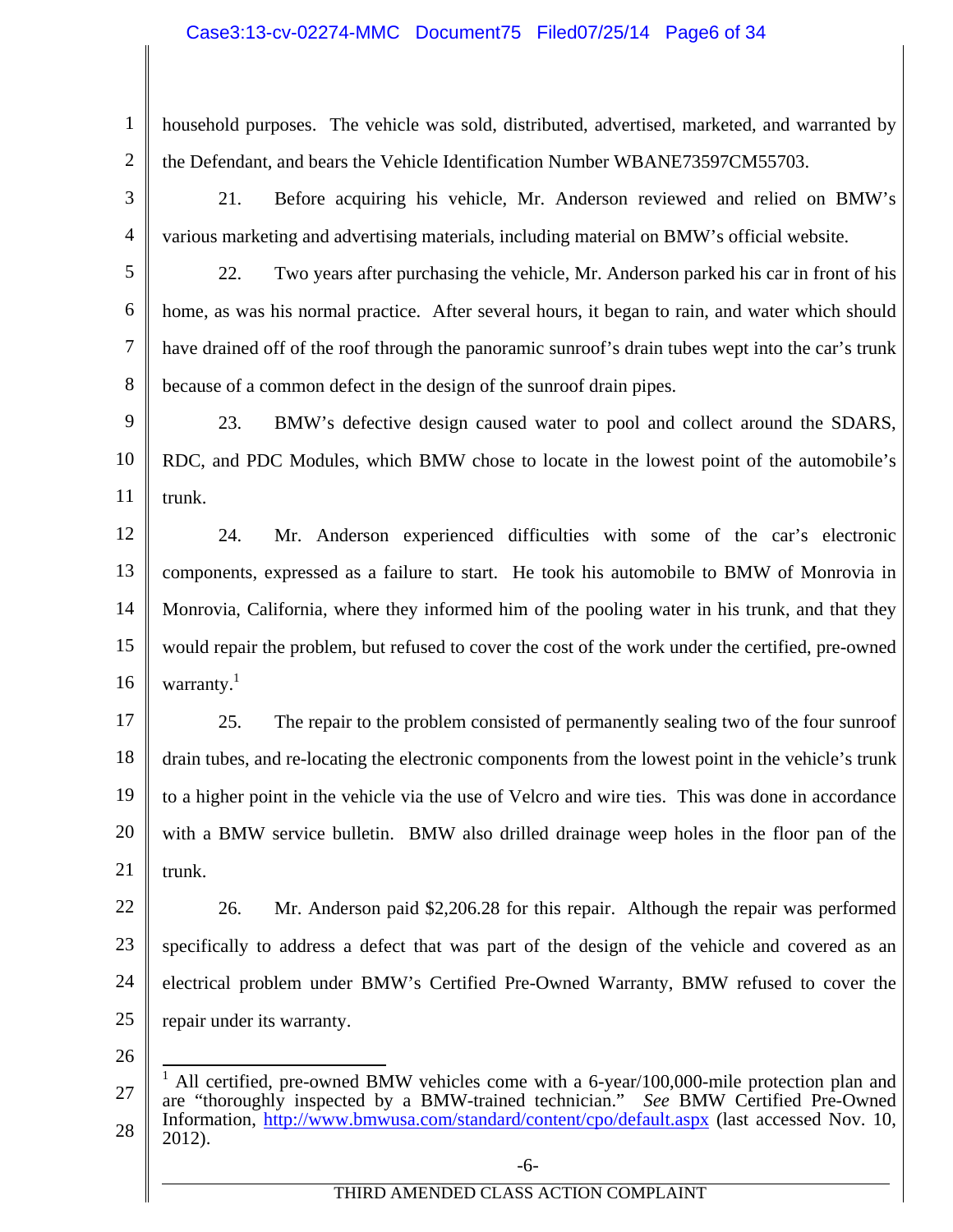1 2 3 4 5 6 7 8 9 10 11 12 13 14 15 16 17 18 19 20 21 22 23 24 25 26 27 28 -7- THIRD AMENDED CLASS ACTION COMPLAINT 27. Mr. Anderson contacted BMW of North America, LLC, and was informed that, despite the fact that his car was covered under the Certified Pre-Owned 6-year/100,000-mile Warranty, BMW would not cover nor issue him a refund for the repairs under the warranty. 28. Instead of acknowledging the defect, BMW informed Mr. Anderson that he needed to regularly clean and service the sunroof drains of his car and avoid having fluids enter the trunk; however, his user manual contains no information on this recommended "maintenance." 29. Mr. Anderson has since asked BMW to reconsider their position and cover the cost of the repairs to his car, performed pursuant to BMW's service bulletin. BMW continues to refuse his request. **C. Defendant**  30. Defendant BMW of North America, LLC, is a corporation organized and existing under the laws of the State of Delaware and registered with the California Department of Corporations to conduct business in California. 31. At all times relevant herein, BMW was engaged in the business of designing, manufacturing, constructing, assembling, marketing, distributing, and selling automobiles and other motor vehicles and motor vehicle components in San Francisco and Alameda Counties, California, and throughout the United States of America. **JURISDICTION AND VENUE** 32. The Court has original jurisdiction over this class action pursuant to 28 U.S.C. § 1332 and the Class Action Fairness Act ("CAFA"). Plaintiffs and many other members of the putative Class are residents and citizens of states different from the home state of Defendant. More specifically, Plaintiffs and many Class members are California residents whereas Defendant is a resident of Delaware. Plaintiffs are informed and believe, and based thereon allege, that the amount in controversy in this case, exclusive of interest and costs, exceeds \$5,000,000. 33. Venue is proper pursuant to 28 U.S.C. § 1391 in that Plaintiff Monita Sharma resides in this judicial district, purchased her BMW vehicle in this district, and a substantial part of the events or omissions giving rise to Plaintiffs' claims occurred in this district. In addition, Defendant BMW does substantial business in this judicial district, has received substantial benefit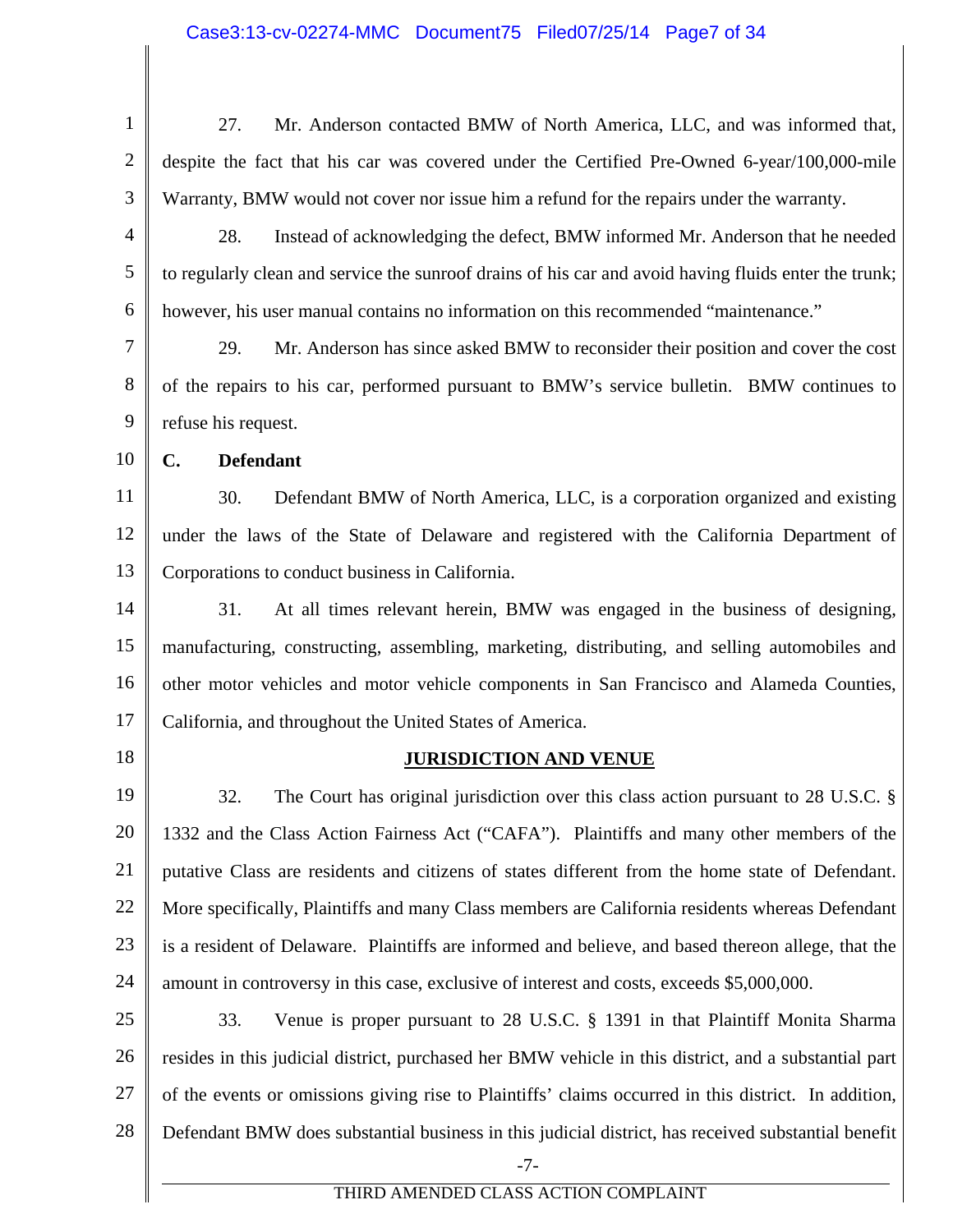### Case3:13-cv-02274-MMC Document75 Filed07/25/14 Page8 of 34

1 2 3 4 5 6 7 from doing business in this judicial district, and has knowingly engaged in activities directed at consumers in this judicial district. Furthermore, a significant number of Defendant's customers are California residents, and the wrongful acts alleged herein have affected members of the putative Class throughout California. California has a significant contact or aggregation of contacts to the claims at issue herein in that BMW promotes, markets, and sells the vehicles at issue in California. Defendant BMW is subject to personal jurisdiction in the State of California and in this judicial district.

8

### **INTRADISTRICT ASSIGNMENT**

9 10 11 12 34. Pursuant to Local Rules 3-5(b) and 3-2(d), assignment to the San Francisco Division or Oakland Division are proper because Plaintiff Monita Sharma resides in Contra Costa County and a substantial part of the events or omissions giving rise to the claims occurred in Contra Costa and Alameda Counties.

13

# **FACTUAL ALLEGATIONS**

### 14 **A. The Defect**

15 16 17 18 19 20 21 22 35. All BMW-designed X5 series vehicles (from 1999 to 2008), X3 series vehicles (from 2003 to 2010), and 5 series vehicles (from 2004 to 2010) (the "Class Vehicles") are similarly equipped with SDARS, RDC, and PDC Modules, among other modules and control units. These components control critical and important aspects of the vehicle and must operate properly in order for the vehicles to run. Additionally, all Class Vehicles come equipped with sunroofs containing four drain tubes, two of which are in close proximity to modules, including the SDARS, RDC, and PDC Modules. These drain tubes are prone to clogging and leaking within the body of the car.

23

24 25 36. In all of the Class Vehicles, critical modules and electronic components are located in the lowest point of the trunk where they are prone to damage and failure due to water exposure. Water can enter the trunk through normal use of the vehicle and clogs in the sunroof drains.

26

### **B. BMW's Owners Manuals**

27 28 37. Every BMW vehicle owned or leased by Class members comes with an owner's manual. The purpose of the manual is to provide owners with "important data and instructions

-8-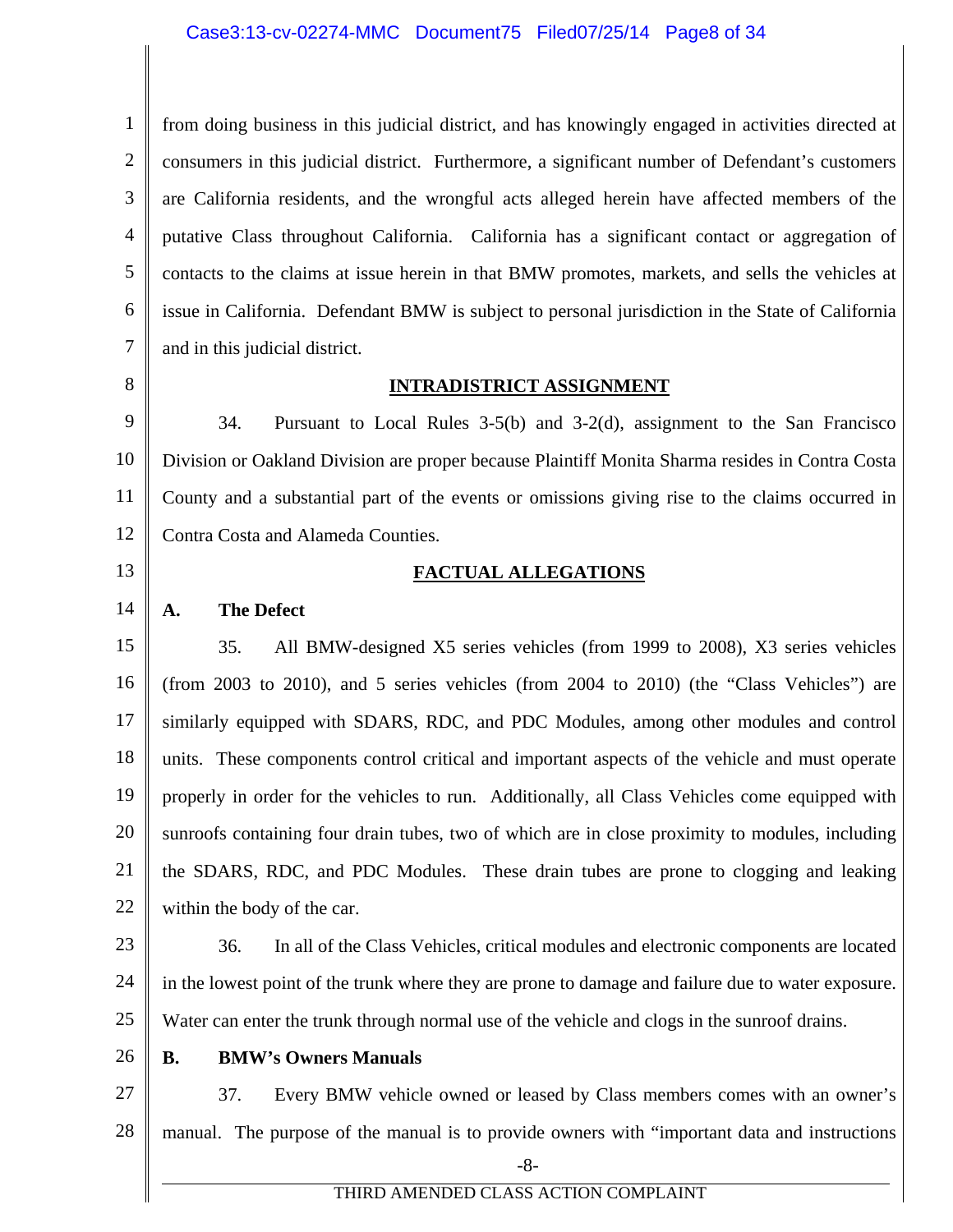# Case3:13-cv-02274-MMC Document75 Filed07/25/14 Page9 of 34

1 2 3 4 5 6 7 8 9 intended to assist [Class members] in gaining maximum use and satisfaction from [their] BMW's unique range of technical features." The manual also claims that it "contains information on maintenance designed to enhance operating safety and contribute to maintaining the value of your BMW throughout an extended service life." The manual is expressly made part of the Warranty for the vehicle. The manual is also described by BMW as "an important component of your vehicle" that should be read thoroughly by all BMW owners. At all times Plaintiffs and Class members relied on BMW to provide complete and accurate information about the operation and maintenance of the Class Vehicles to avoid damage to the vehicles and ensure that it is operated safely.

10 11 12 13 14 38. In all of the Owner's Manuals provided to Class members, BMW provides numerous recommendations, warnings, and precautions that Class members should heed when operating and/or using their vehicles. To highlight particular issues, the manuals use specific warning symbols to show "precautions that must be followed precisely in order to avoid the possibility of . . . serious damage to the vehicle."

15 16 17 18 19 20 21 39. Throughout the Owner's Manuals provided with the Class Vehicles, BMW provides page after page of detailed information concerning the vehicle's trunk, how it should be opened and what steps can be taken to avoid damaging the trunk. For example, BMW warns Class members that when they open their trunk lid it "pivots back and up." Therefore, owners should "make sure that adequate clearance is available before opening the trunk." In fact, the owner's manual repeatedly warns consumers to make sure they do not close the trunk lid on their hands.

22 23 24 25 40. Despite these numerous warnings of obvious dangers, nowhere in the owner's manuals provided to Class members, does BMW tell consumers to avoid spilling liquids in the trunk or that located at the bottom of the trunk compartment is vital electrical equipment that will be ruined, malfunction, and fail if water enters the trunk.

26 27 28 41. Additionally, the owner's manual provided with all Class Vehicles contains 3 full pages of detailed instructions concerning how to safely operate and maintain the vehicle's sun roof. Again, the manual provides numerous warnings of obvious dangers such as telling owners

-9-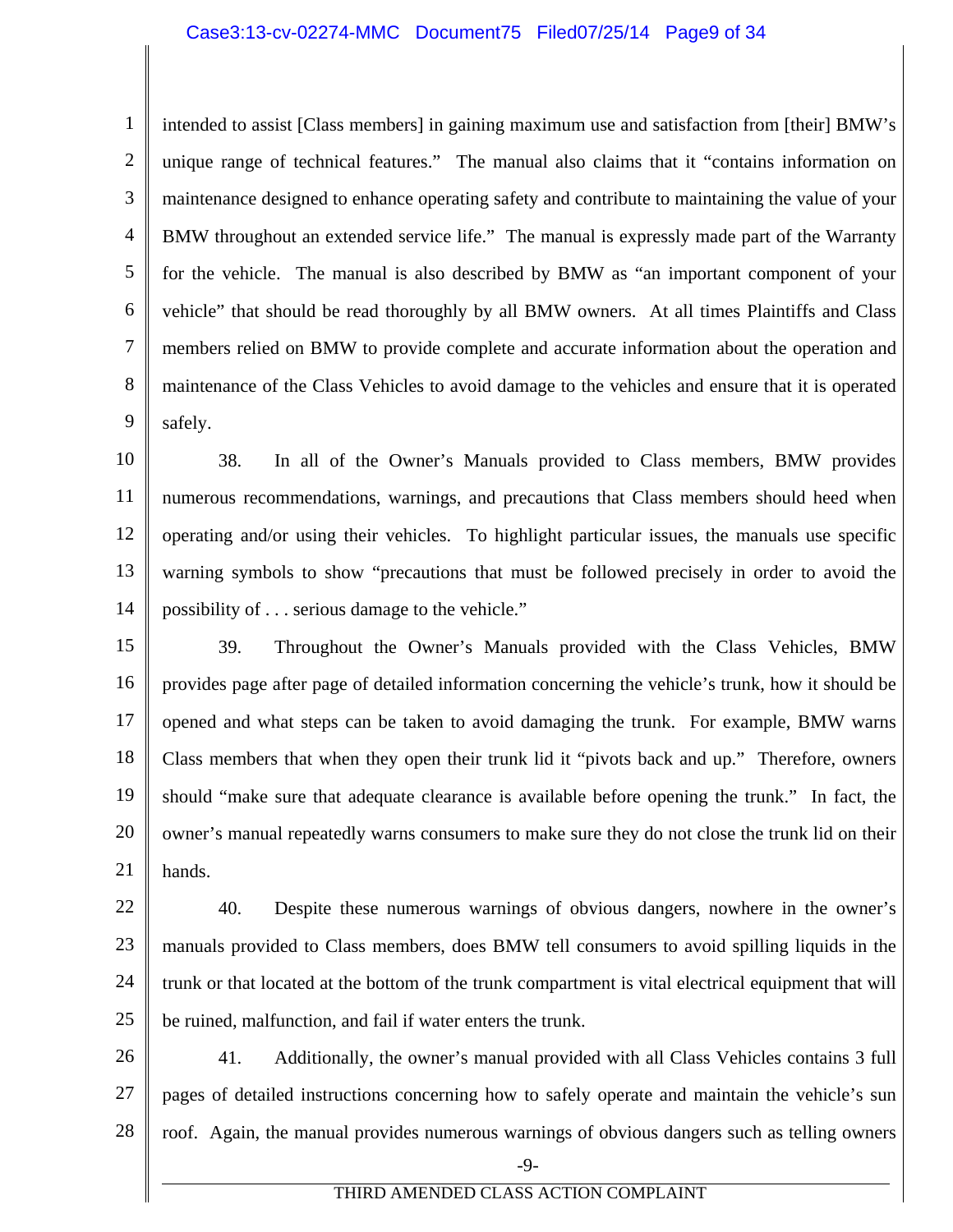2 3 to avoid shutting the roof on their hands. Despite this, the manual says nothing about the drainage tubes, the fact that they are prone to clog, or that if they do become clogged this can lead to dangerous, catastrophic, and expensive damage to the vehicle's vital electronic equipment.

4

1

# **C. BMW's Maintenance Program**

5 6 7 8 9 10 11 12 13 42. In addition to providing Class members with Owner's Manuals that supposedly provide owners with complete and accurate information needed to properly maintain class vehicles, BMW also includes a written Maintenance Program with all Class Vehicles. According to BMW, the Maintenance Program was designed with the following objectives: "to maximize vehicle safety, reliability and resale value by minimizing breakdowns resulting from wear and minimizing cost." BMW describes the Maintenance Program provided with Class Vehicles as a "benefit designed to help reduce the cost of ownership" and that following its maintenance recommendations will "help [Class members] maximize [their] satisfaction with [their] BMW, its longevity, and resale value."

14 15 16 17 18 19 20 43. The written Maintenance Program provided with each Class Vehicle provides a long list of things that Class members must do to their vehicles on a regular basis to maximize its "longevity and resale value." This list includes maintenance such as changing the oil, checking the brake pads, and changing vital fluids. The Program also provides a long list of inspections that should be performed to ensure that all aspects of the vehicles are operating properly. Those inspections include visual inspections of the headlights, flashers, seatbelts, windshield wipers, review mirrors, tires, etc.

21 22 23 24 25 26 27 28 -10- 44. Despite providing numerous details concerning how Class Vehicles should be maintained in order to ensure their longevity and resale value, nowhere in the written Maintenance Program does BMW warn consumers that critical electronic equipment in the vehicle is highly vulnerable to water damage or that the vehicles' sun roof drainage tubes can be easily clogged and lead to the damage of this vital equipment. In fact, nowhere in the maintenance program does BMW advise consumers about the existence of the drainage tubes, that they can become easily clogged with debris, or that they should be cleaned on a regular basis. As a result, all BMW owners are put at extreme risk of serious injury and/or damage to their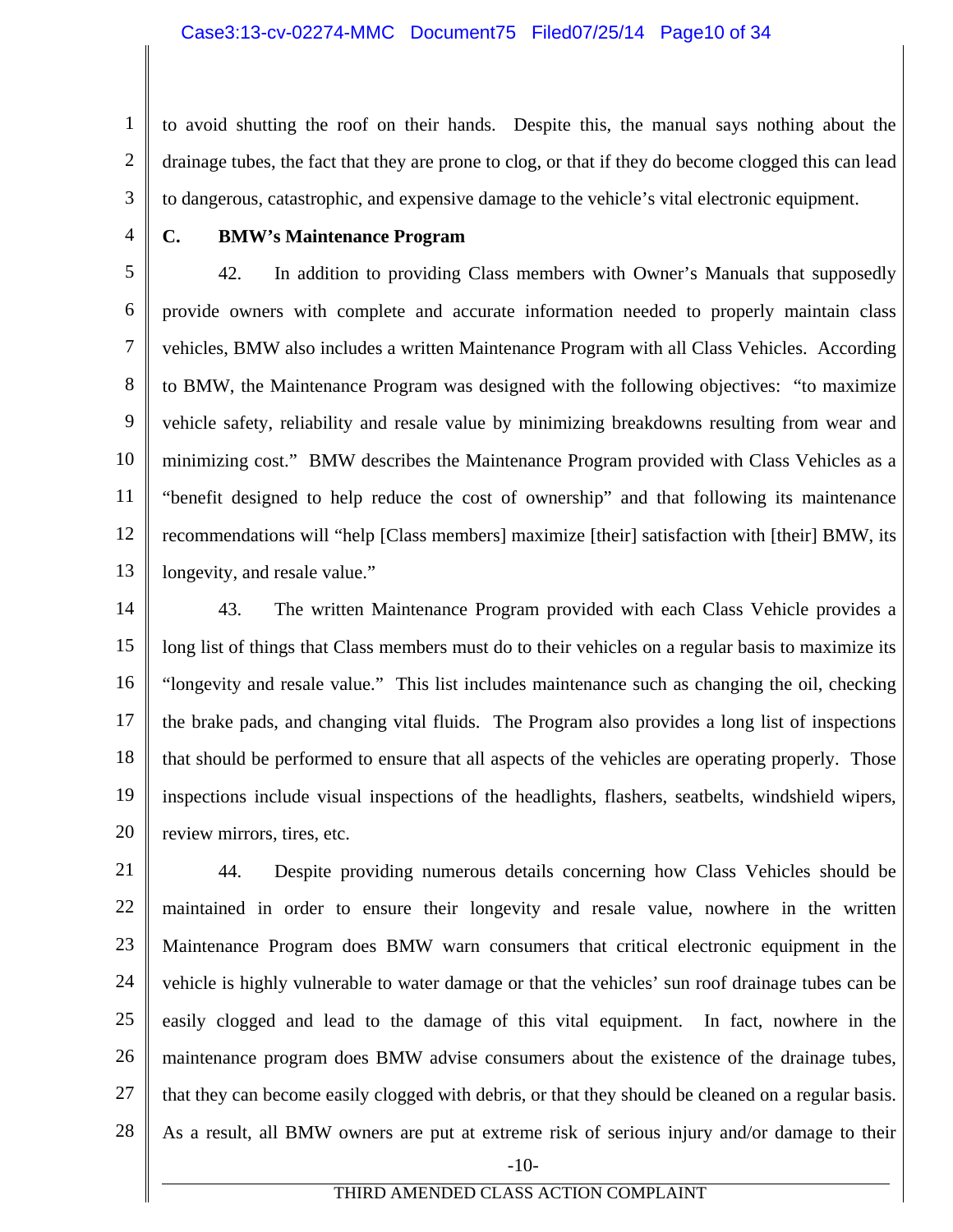1 vehicles.

2

# **D. BMW's Warranty**

3 4 45. All Class Vehicles come with a New Vehicle Limited Warranty, extended limited warranty or Certified Pre-Owned Warranty (collectively, "BMW Warranty").

5 6 7 8 9 10 11 12 13 46. Under the BMW Warranty, BMW warrants all class vehicles "against defects in materials or workmanship." Vehicles that are found to have a defect will be repaired "without charge for parts or labor." BMW's Certified Pre-Owned Warranty also provides protection from defects in materials or workmanship and states that "[t]his broad coverage includes the following parts and systems . . . Electrical." The New Vehicle Limited Warranty expressly excludes damage to the vehicles caused by "lack of or improper maintenance" and damage caused by the "failure to maintain the vehicle properly in accordance with the instructions in the Owner's Manual . . . that result in the failure of any part of the vehicle." Similarly, the Certified Pre-Owned Warranty does not cover problems related to "[m]aintenance . . . ."

14

# **E. BMW Conceals the Safety Defect from Its Customers and Refuses to Pay for Repairs**

15 16 17 47. On its website, BMW claims that it "prepare[s] [its] vehicles for the unexpected," and that its "quest for the next innovation" is "not just about greater power and more efficient performance. It's also about safety."<sup>2</sup>

18 19 20 21 48. Despite BMW's safety claims, as described above, the Class Vehicles present a safety hazard and are unreasonably dangerous to consumers because of the danger of catastrophic electrical system failure as a result of the vulnerable location of its key electrical components. As a result, the vehicles are unsafe to drive.

22 23 24 49. Even though BMW knew that the location of its key electrical components would subject them to catastrophic failure and legitimately compromise driver and passenger safety, it failed to warn consumers about this risk, and actively concealed it.

25

50. The existence of the Class Vehicles' defects would be considered material by a

- 26
	- $\overline{\phantom{a}}$ 2 BMW Safety Overview,

<sup>27</sup>  28 http://www.bmwusa.com/Standard/Content/Owner/Safety/Default.aspx?from=/Standard/Content/ Owner/BMWAssist/SafetyRD.aspx&return=/Standard/Content/Owner/BMWAssist/SafetyRD.asp x (last accessed July 31, 2013).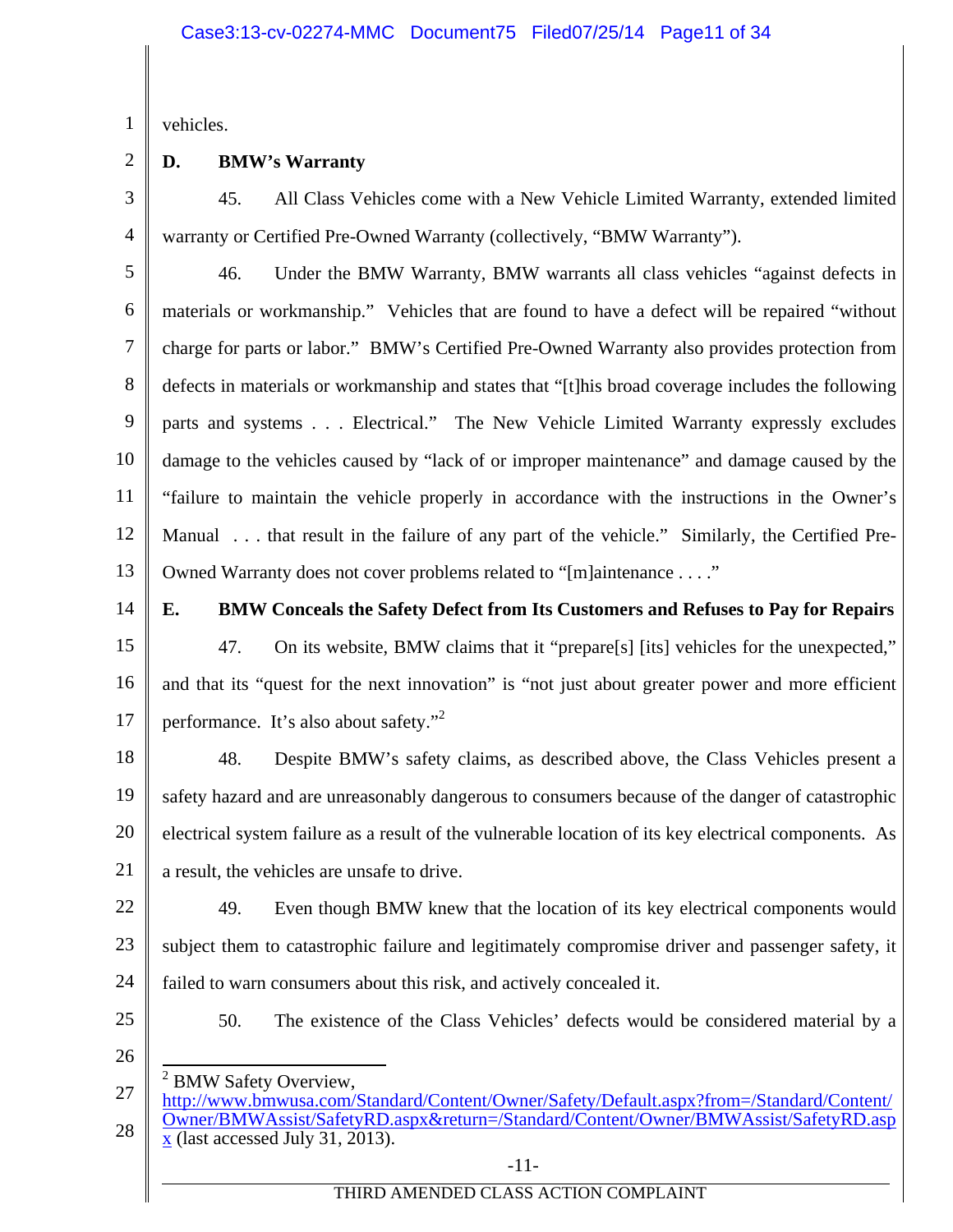# Case3:13-cv-02274-MMC Document75 Filed07/25/14 Page12 of 34

2 3 reasonable consumer deciding whether to purchase a vehicle. Had Plaintiffs and the Class members known that the Class Vehicles contained the defect alleged therein, they would not have purchased or leased the Class Vehicles.

1

4 5 6 7 8 9 10 51. Reasonable consumers, like Plaintiffs and the Class members, expect and assume that a vehicle's electronic component parts are safe and would not be placed in a position where they would be exposed readily and easily to water. Plaintiffs and Class members would also be reasonable in assuming that BMW would not sell vehicles with known safety defects, and would disclose any defects to consumers when it learns of them. Further, Plaintiffs and Class members would also be reasonable in assuming that BMW would not fail to disclose the defects, persistently deny the defects, and charge thousands of dollars to repair the defects.

11 12 13 14 15 16 52. When water infiltrates sensitive electronic components and attendant wiring located in the lowest point of the trunk compartment of Class Vehicles, the components and wiring corrode, short, malfunction, and cause the vehicles to fail. Consumers have described this defect as an "electronics swimming pool" and "puddl[ing]" in the spare tire compartment where, undetectable to consumers, the vehicles' electronic modules are located. Such "pooling," "puddling" and water infiltration is a serious safety issue.

17 18 19 20 53. Owners of the Class Vehicles filed complaints with NHTSA detailing the numerous electronic and safety issues that were caused as a result of the defect in at least 2008 and 2009, prior to when Plaintiffs and members of the Class purchased or leased the Class Vehicles. For example:

21 22 23 24 25 26 27 NHTSA ID Number 10267870, filed May 6, 2009. "The sunroof drain clogged in my 2006 BMW 530 XI station wagon **causing water to pool in the car and short out the electrical system while I was driving**, which resulted in the loss of power to the dashboard including the speedometer. . . . My husband inspected the trunk where the water was pooling, while we waited for the tow truck, there were relay wires where the water was pooling and heat and team coming from the area. . . ." (emphasis added).

28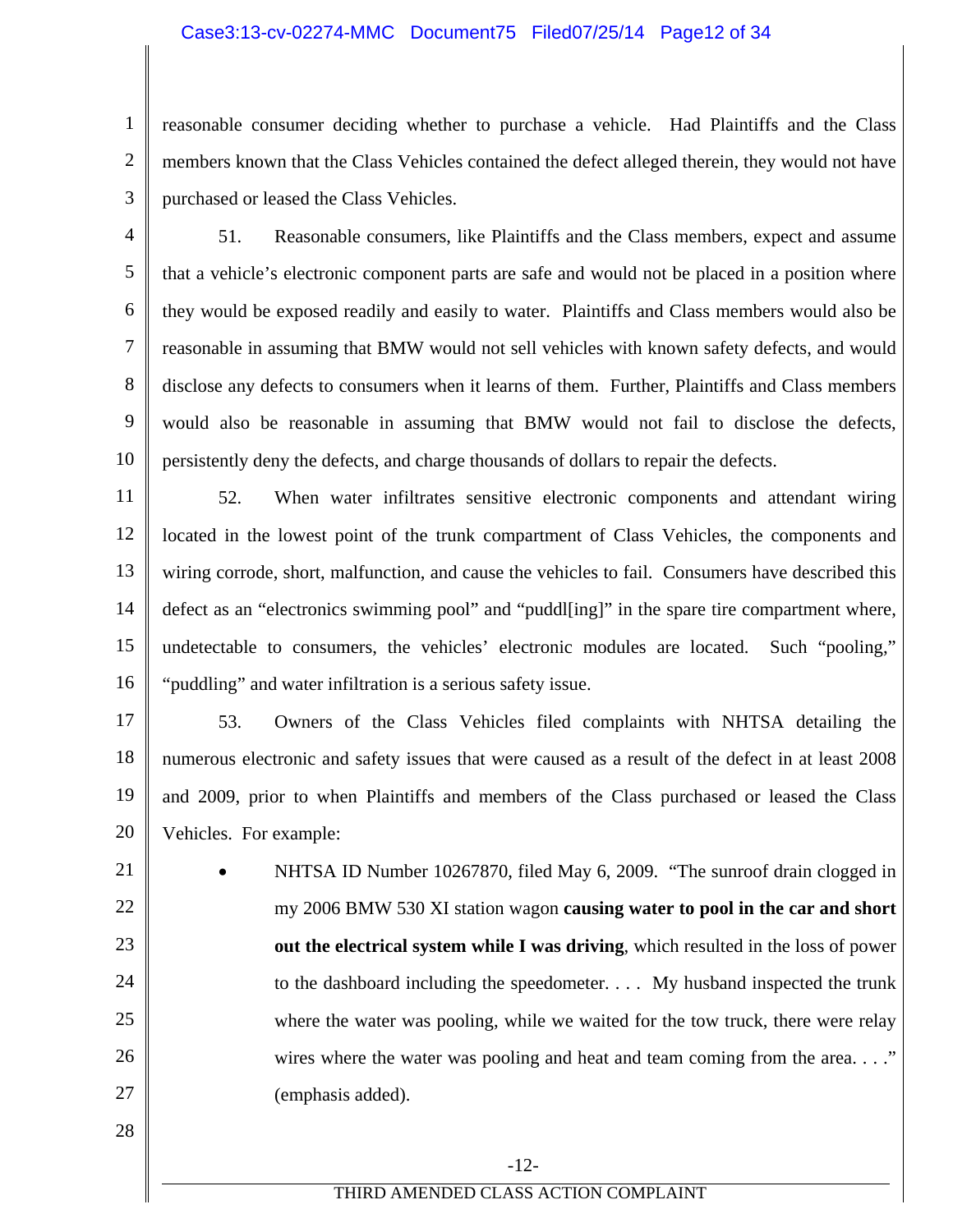1 2 3 4 5 6 7 8 9 10 11 12 13 14 15 NHTSA ID Number 10233671, filed July 7, 2008. "If you carry liquids which spill in your trunk, the liquid can seep through and burn the wires, or **the car will stop running** (per service department), **which can cause an accident**. . . . We took the car in. The service rep. called & asked me if I had spilled water in the trunk. I told him on [July 4, 2008] a water bottle spilled. He told me due to the water spill, the repair would not be covered under the warranty. He said that they ran tests and the wires were burnt. . . . **I was not warned the wires are down there & not to carry liquid in the trunk**. I asked if I could drive the car and he said no there is a possibility of the car shutting down when the wires are burned. I can't use the trunk for grocery shopping for fear that something will 'leak' and cause the wires to 'burn' again, creating a possible fire hazard. If there is no fire due to the burnt wires, there is the possibility of the car 'shutting down,' causing an accident which could cause injury to myself or another party. The general public should be warned the BMW trunk can't handle transporting liquid stored in containers. . . ."

16 17 54. Owners of the Class Vehicles also filed complaints on various forums dedicated to car safety describing their experiences with the defects' symptoms. For example:

18 19 20 21 22 23 24 25 26 27 28 -13- THIRD AMENDED CLASS ACTION COMPLAINT "**[F]ive minutes before entering the [ ] turnpike, my vehicle went into total electrical failure and my steering locked** . . . [I] had it towed to our local bmw dealer which found that the cassette on the panoramic sunroof to be defective . . . that caused a great deal of water to get into the vehicle and go under the spare tire in the rear where all the electrical is. [I] put a complaint into bmw of north America because a. the electrical should not be put under the spare tire where water could get in and b. I was about to get on the turnpike where the speed limit is 65 mph . . . there could have been a terrible accident. [I]t was [\$]2498 to fix the issue, bmw was willing to pay half and relocate all the electrical to a safer more dryer place . . . there should be a recall on this issue, **bmw needs to relocate the electrical components to a safer area than underneath the spare tire**." [sic]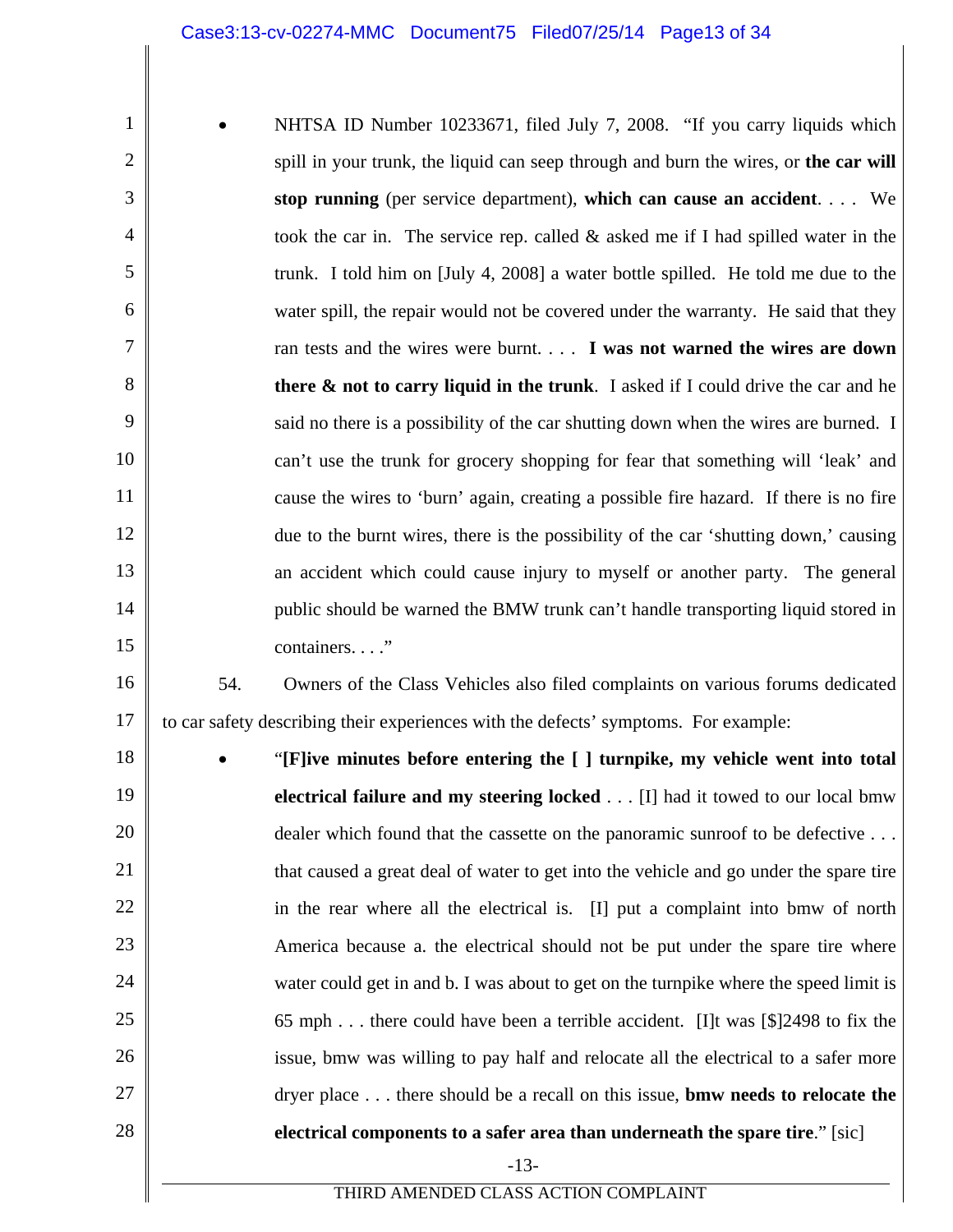"The sunroof drain clogged . . . causing water to pool in the car and **short out the electrical system while I was driving** . . . the dealership tells me that it's a common problem . . . there were relay wires where the water was pooling and heat and steam coming from the area . . . I'm fairly sure that if we had left it much longer it could have caused a fire."

6 7 8 9 10 11 12 13 BMW Vehicle "suffered a complete electrical failure after the sunroof drainage system drained rain water into the compartments where . . . various . . . computer modules are stored . . . the car displayed two system malfunctions, followed shortly thereafter by the message 'Electronic system malfunction. Continued driving not possible" . . . The BMW dealer confirms that the sunroof drained rain water into the electronics compartments, shorting out at least four computer modules . . . certain system components, including an air bag control unit, showed evidence of a fire (presumably due to a short caused by the rain water) . . . ."

14 15 16 17 18 19 20 21 55. At all relevant times, BMW expressly told Plaintiffs and Class members that its Owner's Manuals and written Maintenance Program provided complete and accurate information concerning the risks associated with its vehicles and the maintenance that should be performed in order to ensure that the vehicle could be operated safely. Plaintiffs and Class members relied on the accuracy and completeness of these vital written documents when deciding to purchase their vehicles. However, as described above, the Owner's Manual and Maintenance Program are incomplete and fail to provide vital information about known risks associated with the Class Vehicles

22 23 24 25 26 27 56. Only after purchasing or leasing their vehicles were Plaintiffs or Class members able to determine that the Class Vehicles are highly prone to interior flooding and the potential catastrophic failure of its electrical components. They learn this only after water floods their vehicle's trunks and causes extensive interior damage to the electronic components located under the spare tire in the trunk of the vehicle, disrupting operational use of the vehicle, and causing the car to undergo extensive and expensive repairs.

28

1

2

3

4

5

-14- 57. The cost to repair the defects described herein are exorbitant because consumers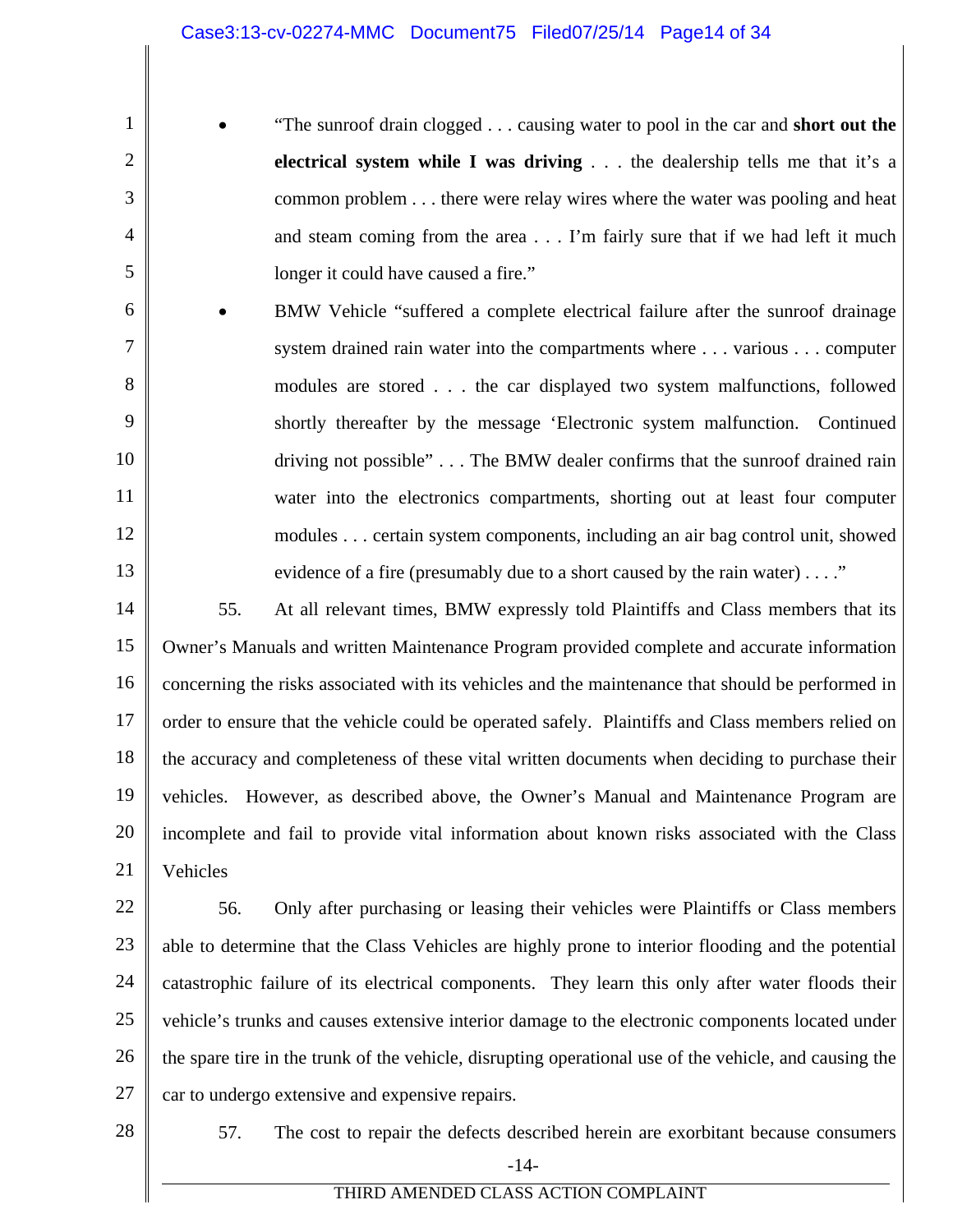### Case3:13-cv-02274-MMC Document75 Filed07/25/14 Page15 of 34

1 2 will be required to pay hundreds, if not thousands, of dollars to repair damage to the Class Vehicles' electrical systems and other damage that occurs as a result of flooding.

3 4 5 58. Moreover, the defects described herein materially impact the value of the Class Vehicles since few, if any, consumers would ever purchase a Class Vehicle knowing they are unsafe and prone to breakdown as a result of water damage.

6 7 8 9 10 11 12 59. If Plaintiffs and Class members had known about the aforementioned design defects and the danger posed by such design defects at the time of sale or lease, Plaintiffs and members of the Class would not have purchased or leased their vehicles and/or would have refused to pay for repairs that BMW had a duty to provide without charge. As a result of their reliance on BMW's omissions and/or material misrepresentations, owners and/or lessees of vehicles manufactured by BMW, Class members have suffered ascertainable loss of money and/or property and/or loss in value of their vehicles.

13

14 15 60. BMW had superior and exclusive knowledge of the defect and knew or should have known that the defect was not known or reasonably discoverable by Plaintiffs and Class members before they purchased or leased the Class Vehicles.

16 17 18 61. Plaintiffs are informed and believe and based thereon allege that BMW acquired its knowledge of the defects prior to the time Plaintiffs purchased or leased the Class Vehicles at issue in this Complaint.

19 20 21 22 23 24 25 26 27 62. BMW knew that the location of the Class Vehicles' electrical components were defective and not fit for their intended purpose. For example, BMW technical service bulletins, repair invoices, and other documents not available to the public since at least February 2009 reveal that it was aware of water ingress problems into the trunk compartment and that such water ingress resulted in water damage to the electronic components located in the trunk compartment. Upon information and belief, BMW also knew of this defect from numerous consumer complaints and repair orders from BMW dealerships. Nevertheless, BMW actively concealed and failed to disclose this defect to Plaintiffs and the putative Class members at the time of purchase or lease and thereafter.

28

-15- 63. BMW intentionally misrepresented, either affirmatively or by omission, that its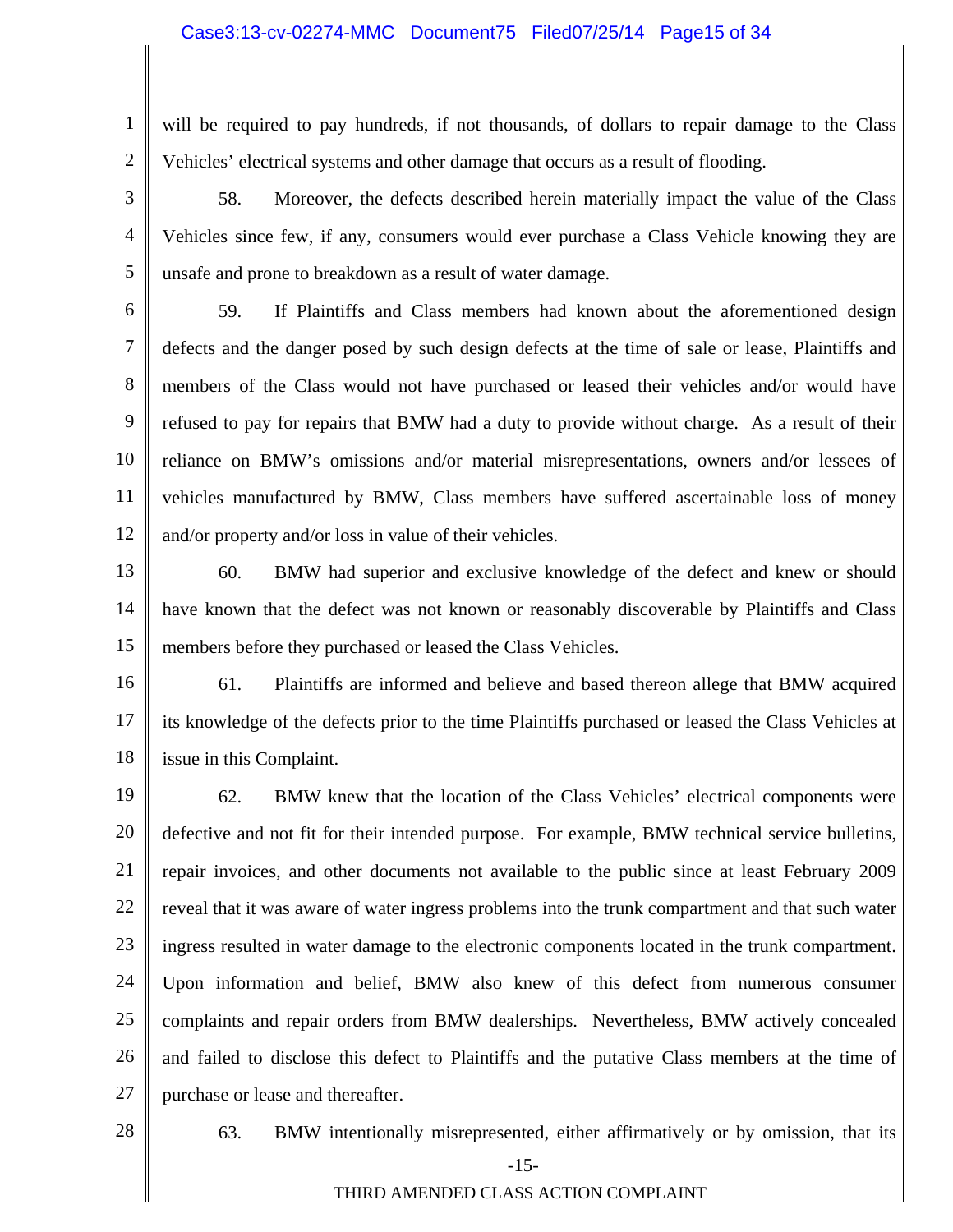# Case3:13-cv-02274-MMC Document75 Filed07/25/14 Page16 of 34

1 2 3 vehicles were free from defects, and took no action to adequately warn or remedy the defect, but instead concealed, suppressed, and failed to disclose the potential damage that could be caused by such design defects.

4 5 6 7 8 9 64. In fact, BMW systematically, purposefully, and fraudulently concealed the defects and misled customers by telling them that any problems in connection with the defects were actually caused by customers' failure to maintain their vehicles properly and/or by "outside influences"—by claiming, for example, that the flooding in the trunk and electronic damage was not due to design defects but rather due to the customer's failure to clean out the sun roof drain tubes and/or even telling Class members that such damage was merely due to weather.

10 11 12 13 65. At no point, however, do BMW's own maintenance or service manuals make reference to or provide any instruction on how customers can avoid having their drains clog, nor has BMW issued any Technical Service Bulletins regarding the process of how such defective sunroof drains should be cleaned.

14 15 16 17 18 66. Despite its awareness and actual knowledge of the design defects referenced herein and the attendant problems evidenced by, among other things, a great number of customer complaints, BMW continues to fail to warn, or even mention, anything about the location of the Class Vehicles electrical components or the flood-causing sunroof drain defect through its agents or in the owner's manual or any of its marketing materials.

19 20 21 22 67. BMW knew that the defective design of the Class Vehicles were causing substantial problems for the putative Class members; however, upon information and belief, BMW has systematically refused to pay for repairs required to putative Class members' vehicles caused by the uniform defects described herein.

23 24 25 26 68. While the damages are caused by BMW's defectively designed vehicles and while numerous customers have requested that BMW remedy and/or address the design defects and the resulting flooding problems at BMW's own expense, BMW and its agents have failed and/or refused to do so.

27 28 -16- 69. To date, BMW has failed to warn or inform their customers of the known design defects, and actively concealed these defects from consumers and Plaintiffs and other Class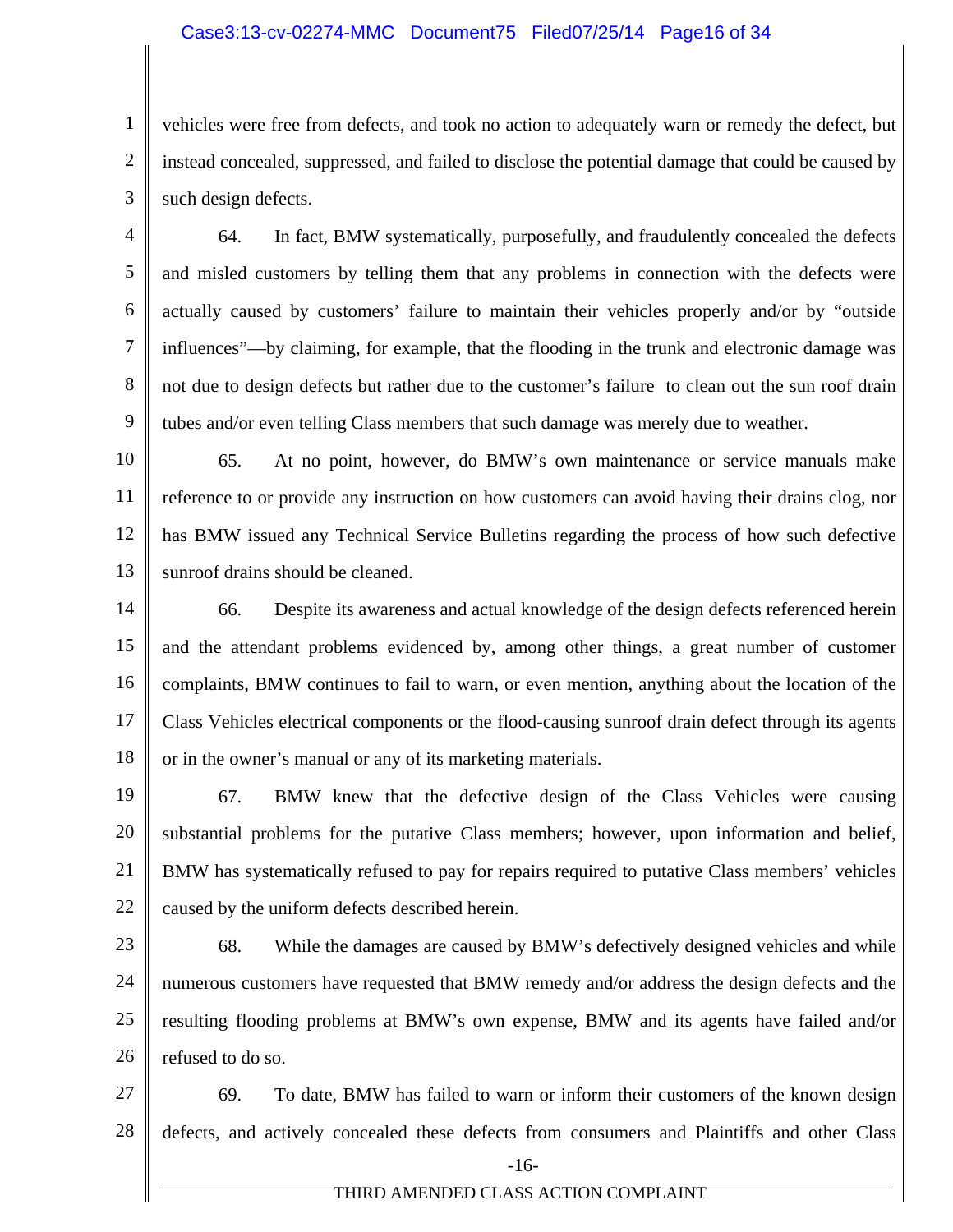1 members.

2 3 4 5 6 7 8 70. At the same time, unknown to most (if not all) Class members, BMW issued service bulletins to its authorized service technicians to perform certain repairs to minimize the impact of the defect including relocating the electronic components from the lowest point in the trunk to a higher point in the trunk that would not subject the electronic components to damage caused by leaks and standing water through ordinary and expected use of the vehicles. The service bulletin also requires service centers to install a warning label advising consumers to avoid spilling liquids in the trunk of the vehicle.

9 10 11 12 13 14 15 16 71. Despite issuing a service bulletin in August 2009, which replaced an earlier February 2009 service bulletin about the same issue (Exhibit 1), and notice of the defect from numerous consumer complaints, dealership repair orders, NHTSA complaints, and other sources, BMW has not recalled the Class Vehicles to repair the defect, has not offered all of its customers a suitable repair, modification, or replacement of the defective components free of charge, and has not offered to reimburse the Class members who incurred costs relating to flooding and the subsequent damage and failure of the electronic component parts located in the Class Vehicles' trunks.

17 18 19 20 72. As a result of BMW's conduct alleged herein, Plaintiffs and Class members have been harmed and have suffered actual damages in that the electronic component parts located in the Class Vehicles' trunks are experiencing continuous and progressive failure problems, and will continue to fail before their expected useful life has run.

21

# **TOLLING OF THE STATUTE OF LIMITATIONS**

22 23 24 25 73. Since the defects in the design or manufacture of the Class Vehicles cannot be detected until the defect manifests, Plaintiffs and the Class members were not reasonably able to discover the problem until after purchasing or leasing the Class Vehicles, despite the exercise of due diligence.

26 27 28 -17- 74. Plaintiffs and the Class members had no realistic ability to discern the Class Vehicles' defects until after water collected in the trunk near the electrical components of the Class Vehicles. In addition, despite their due diligence, Plaintiffs and the Class members could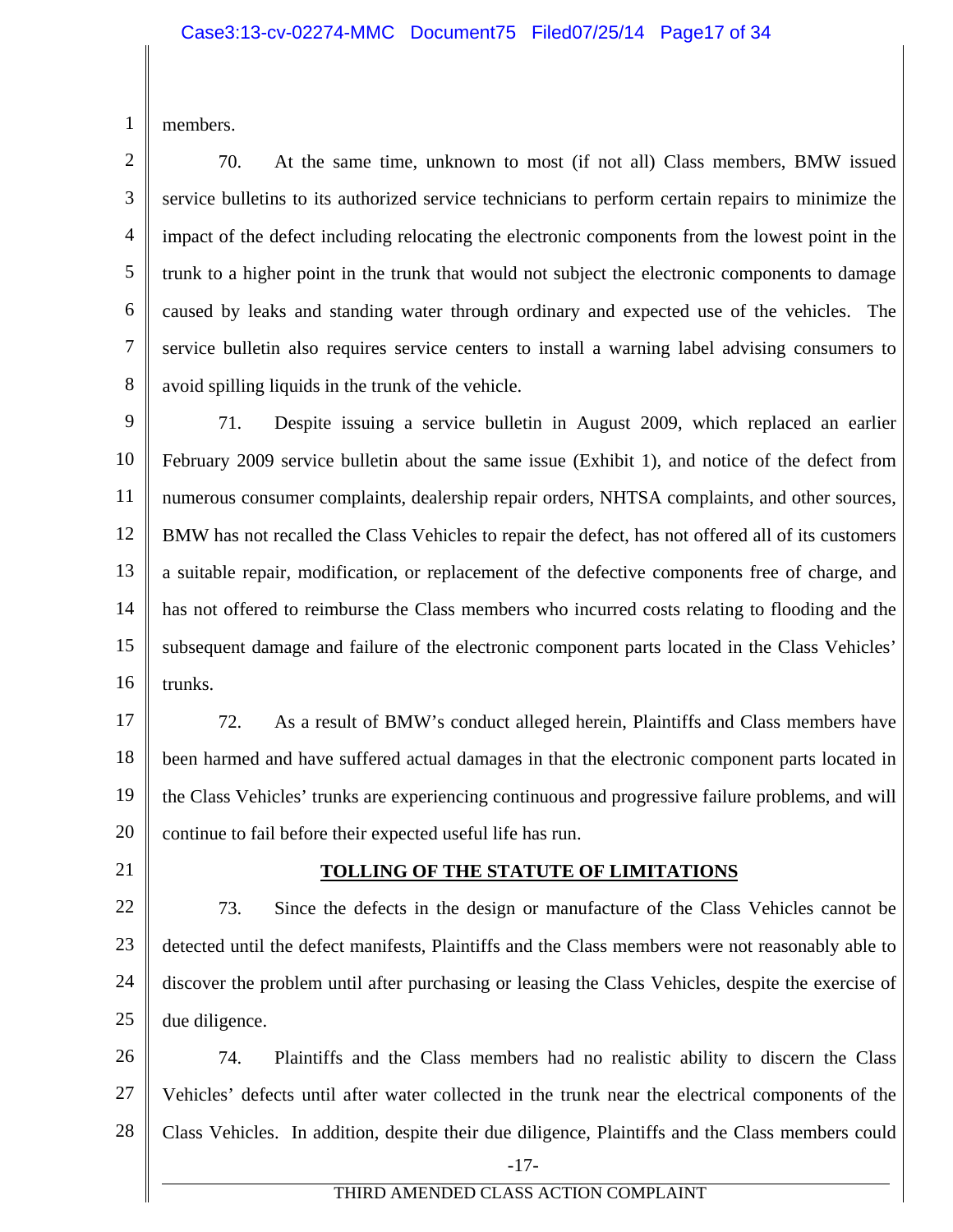# Case3:13-cv-02274-MMC Document75 Filed07/25/14 Page18 of 34

1 2 3 4 not reasonably have been expected to learn or discover that they were deceived and that material information concerning the vulnerability of the trunk's electrical components was concealed from them until after the manifestation of the failure. Therefore, the discovery rule is applicable to the claims asserted by Plaintiffs and the Class members.

5 6 7 8 9 10 75. Moreover, BMW is under a continuous duty to disclose to the Plaintiffs and the Class members the true character, quality, and nature of the Class Vehicles and to disclose the existence of any defects. BMW knowingly, affirmatively, and/or actively concealed the true character, quality, and nature of the defects at issue. Furthermore, Plaintiffs reasonably relied upon BMW's knowing, affirmative, and/or active concealment. Based on the foregoing, BMW is estopped from relying on any statutes of limitation in defense of this action.

11 12 13 14 76. The causes of action alleged herein did or will accrue only upon discovery of the defects referenced herein, BMW's refusal to cover the repairs of the Class Vehicles, and BMW's fraudulent concealment of the defect. Plaintiffs and Class members did not discover and could not have discovered through the exercise of reasonable diligence the true nature of the defect.

15

# **CLASS ACTION ALLEGATIONS**

16 17 18 77. Plaintiffs bring this action both individually and as a class action pursuant to Fed. R. Civ. P. 23(a), 23(b)(2), and 23(b)(3) against BMW on their own behalf and on behalf of the Class (the "Class") defined below.

19 20 78. Plaintiffs bring this class action on behalf of themselves and the following proposed Class:

21 22

All persons in California who currently own or lease, or who have owned or leased, any BMW X5 series vehicles, X3 series vehicles, and 5 series vehicles.

23 24 25 26 27 28 79. Subject to additional information obtained through further investigation and discovery, the foregoing definitions of the Class may be expanded or narrowed by amendment or amended complaint. Specifically excluded from the proposed Class are business entities for purposes of Plaintiffs' claims for relief under the California Consumers Legal Remedies Act, Civil Code § 1750, *et seq*. Also specifically excluded are BMW, its officers, directors, agents,

-18-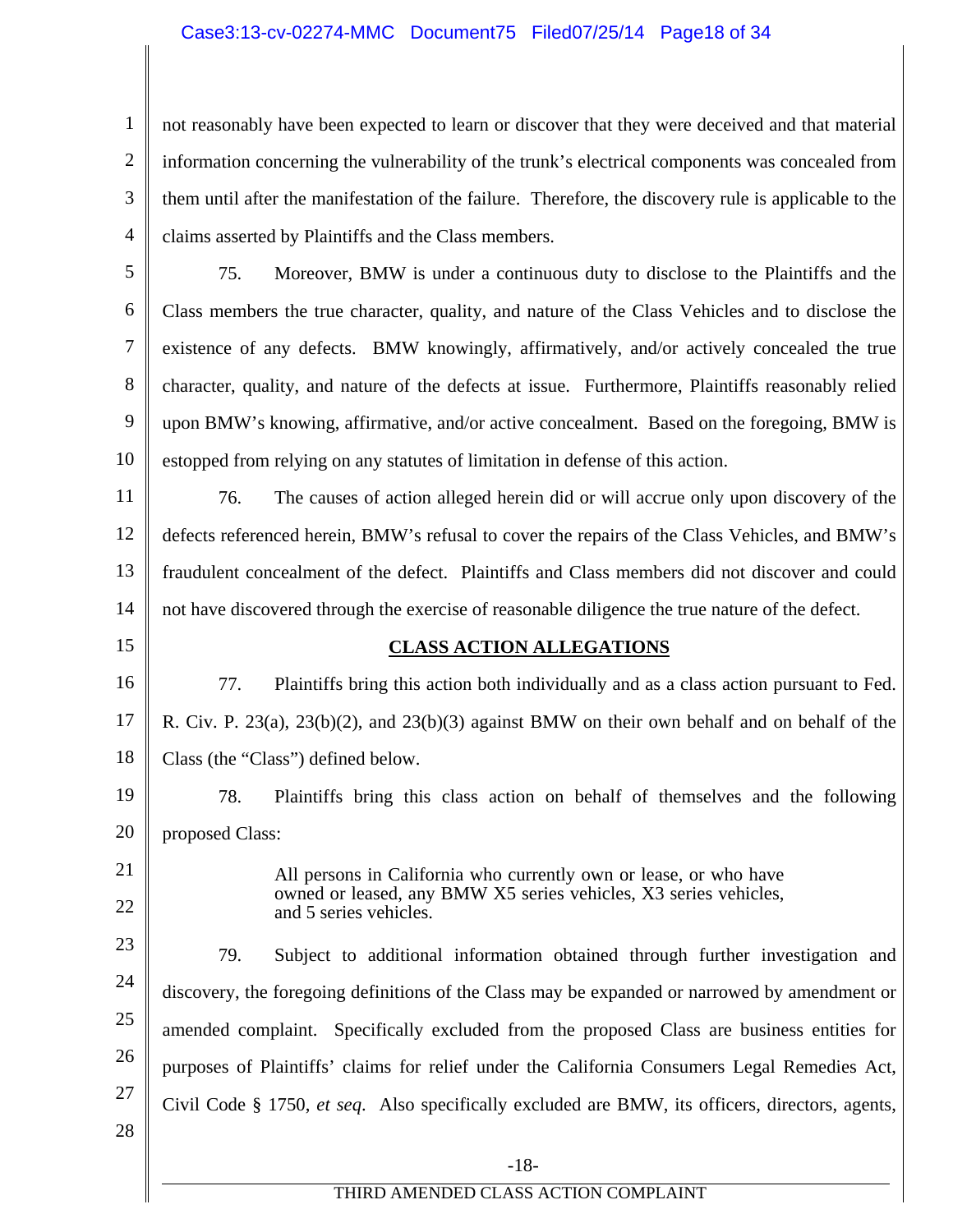### Case3:13-cv-02274-MMC Document75 Filed07/25/14 Page19 of 34

1 2 3 4 trustees, parents, children, corporations, trusts, representatives, employees, principals, servants, partners, joint venturers, or entities controlled by BMW, and its heirs, successors, assigns, or other persons or entities related to or affiliated with BMW and/or its officers and/or directors, or any of them; the Judge assigned to this action, and any member of the Judge's immediate family.

5 6 7 8 9 80. Numerosity. Though the exact number and identity of Class members is not presently known, they can be identified in BMW's records through coordinated discovery pursuant to this class action. Plaintiffs believe that hundreds of thousands of BMW vehicles equipped with the defectively-designed trunk electronic components have been sold or leased in the United States, including in the State of California.

10 11 12 81. Existence and predominance of common questions. Common questions of fact and law predominate over any questions affecting only individual members of the Class. The predominating common or class-wide questions of fact include the following:

13 14 15 a. Whether the location of the Class Vehicles' electronic components in the trunk compartment constitutes a product defect; b. Whether the class Vehicles' Owner's Manuals, written Maintenance

16

17

18

19

20

21

22

- Program, and product labeling sufficiently warn consumers about the dangers associated with the Class Vehicles;
- c. Whether BMW's inadequate maintenance recommendations cause significant safety risks or additional damage to the Class Vehicles;
- d. Whether BMW knowingly failed to disclose and warn of the electronic component placement defect with the intent that others rely upon such concealment, suppression, or omission;
- 23 24 25 26 e. Whether Plaintiffs and Class members are entitled to entry of final injunctive relief compelling BMW to recall, inspect and, as necessary, effectively repair and/or replace the electronic component defects referenced herein;
- 27 28 f. Whether Plaintiffs and Class members are entitled to entry of final injunctive relief compelling BMW to fully and adequately inform
	- -19-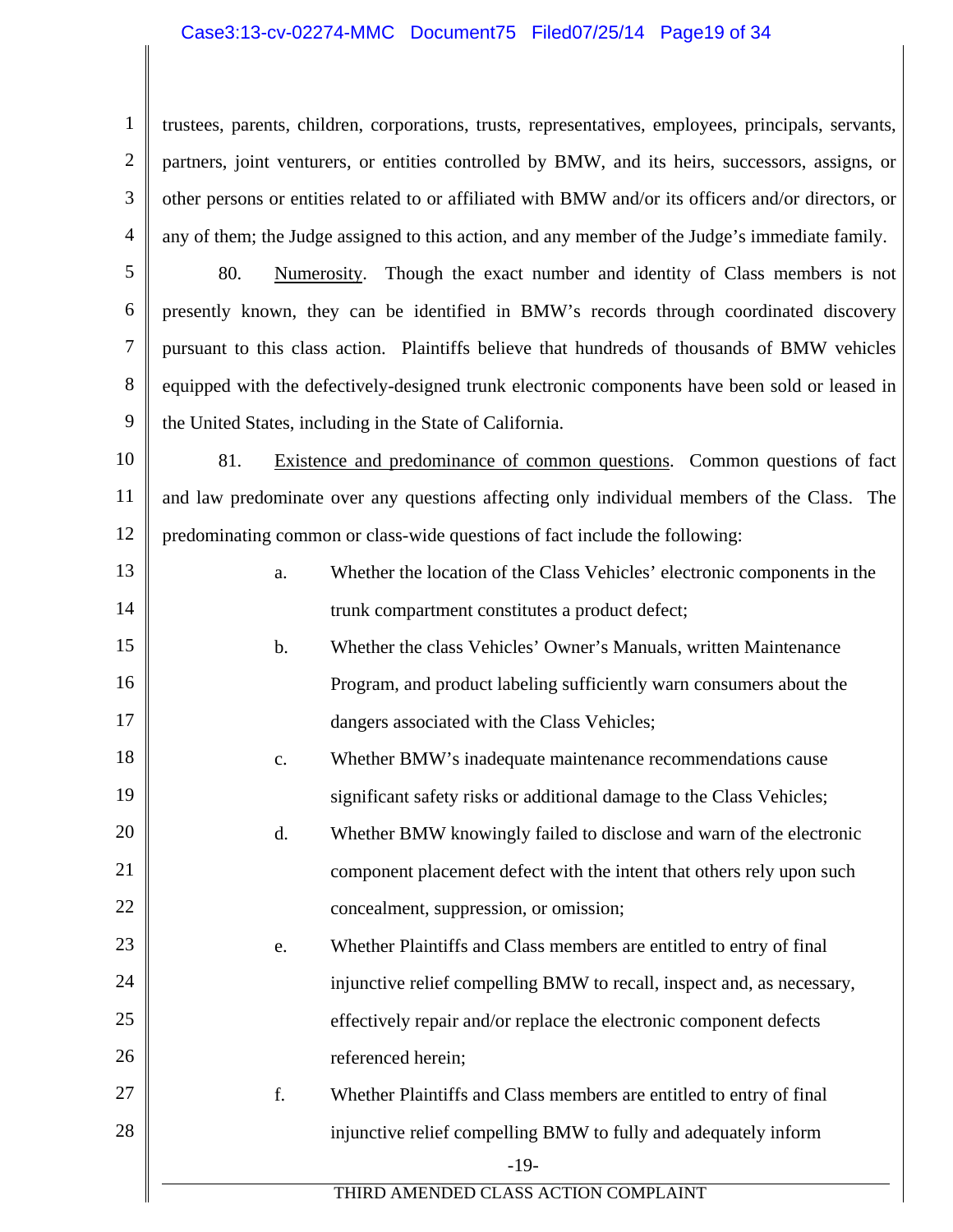| $\mathbf{1}$   | consumers of the electronic component placement design defect and/or                                  |  |  |
|----------------|-------------------------------------------------------------------------------------------------------|--|--|
| $\overline{2}$ | inadequate maintenance recommendations;                                                               |  |  |
| 3              | Whether BMW had a duty to disclose to its consumers material facts<br>g.                              |  |  |
| 4              | concerning the serious problems that would inevitably result from its                                 |  |  |
| 5              | inherently defective design in the placement of electronic component parts;                           |  |  |
| 6              | Whether BMW's conduct as alleged herein constitutes a violation of the<br>h.                          |  |  |
| 7              | California Consumer Legal Remedies Act and the California Unfair                                      |  |  |
| 8              | Competition law;                                                                                      |  |  |
| 9              | i.<br>Whether BMW's sale of the defective Class Vehicles constitutes a breach                         |  |  |
| 10             | of the implied warranty of merchantability;                                                           |  |  |
| 11             | Whether BMW should issue a maintenance directive on checking the<br>j.                                |  |  |
| 12             | sunroof drains for clogs as a part of its recommended scheduled                                       |  |  |
| 13             | maintenance service.                                                                                  |  |  |
| 14             | 82.<br>BMW's defenses, to the extent that any such defenses apply, are applicable                     |  |  |
| 15             | generally to Plaintiffs and the entire Class and are not distinguishable as to proposed Class         |  |  |
| 16             | members.                                                                                              |  |  |
| 17             | Typicality. Plaintiffs' claims are typical of the claims of the Class members, as all<br>83.          |  |  |
| 18             | Class members were and are similarly affected by BMW's wrongful conduct complained of                 |  |  |
| 19             | herein. Plaintiffs and each of the Class members lease or leased and/or own or own BMW                |  |  |
| 20             | vehicles designed with a defective placement of electronic component parts in the trunk of the        |  |  |
| 21             | Class Vehicles, which are subject to catastrophic failure due to their placement in a vulnerable      |  |  |
| 22             | position.                                                                                             |  |  |
| 23             | Plaintiffs are adequate representatives of the Class because their<br>84.<br>Adequacy.                |  |  |
| 24             | interests do not conflict with the interests of the Class members they seeks to represent. Plaintiffs |  |  |
| 25             | have retained counsel highly experienced in the prosecution of complex class action litigation,       |  |  |
| 26             | and Plaintiffs intend to prosecute this action vigorously. Plaintiffs and their counsel will fairly   |  |  |
| 27             | and adequately protect the interests of all members of the Class.                                     |  |  |
| 28             | 85.<br>Superiority. A class action is superior to any other methods available for both fair           |  |  |
|                | $-20-$                                                                                                |  |  |
|                | THIRD AMENDED CLASS ACTION COMPLAINT                                                                  |  |  |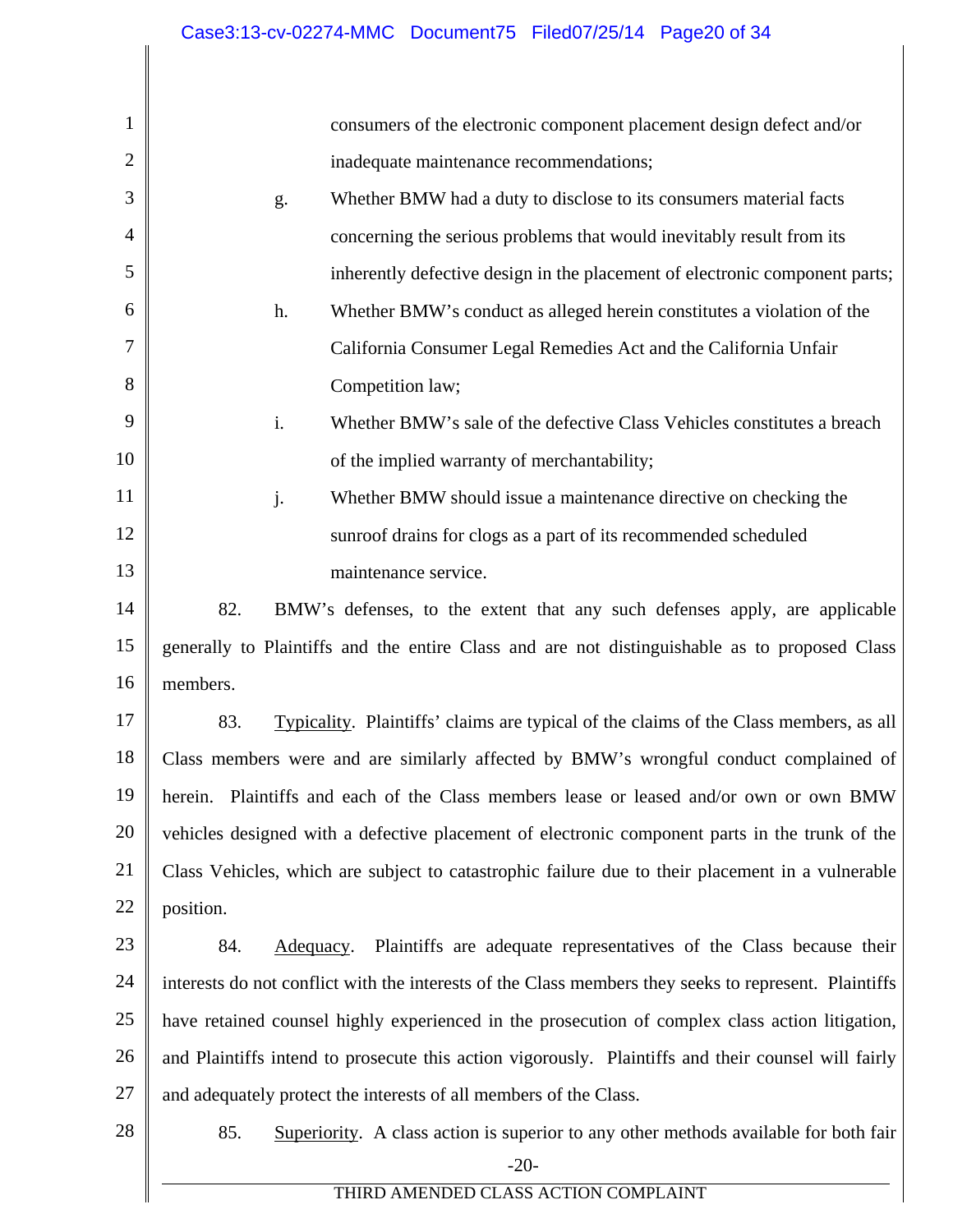# Case3:13-cv-02274-MMC Document75 Filed07/25/14 Page21 of 34

1 2 3 4 5 6 7 8 and efficient adjudication of the rights of each class member. Joinder of individual Class members is impracticable. Individual litigation would be unnecessarily costly and burdensome and would deter individual claims. To process individual cases would increase both the expenses and the delay not only to Class members, but also to BMW and the Court. In contrast, a class action in this matter will avoid case management difficulties and provide multiple benefits to the litigating parties, including efficiency, economy of scale, unitary adjudication with consistent results and equal protection of the rights of each class member, all by way of the comprehensive and efficient supervision of the litigation by a single court.

- 9 10 11 12 13 86. The Class may be certified because: a. The prosecution of separate actions by individual Class members would create a risk of inconsistent or varying adjudications with respect to individual members of the proposed Class that would establish incompatible standards of conduct for BMW;
	- 14 15 16 17 18 b. The prosecution of separate actions by individual Class members would create a risk of adjudications with respect to them which would, as a practical matter, be dispositive of the interests of other Class members not parties to the adjudications, or substantially impair or impede their ability to protect their interests; and
	- 19 20 21 c. BMW has acted or refused to act on grounds generally applicable to the Class members, thereby making appropriate final and injunctive relief with respect to Class members as a whole

22

28

# **FIRST CLAIM FOR RELIEF**

- 23 24 25 **(For Violations of the Consumers Legal Remedies Act, Cal. Civ. Code § 1750,** *et seq***.)**  87. Plaintiffs re-allege and incorporate the preceding paragraphs as if fully set forth herein. 88. BMW is a "person" within the meaning of Civil Code § § 1761(c) and 1770.
- 26 27 89. BMW sells "goods" within the meaning of Civil Code § § 1761(a) and 1770.
	- 90. Plaintiffs and the Class are consumers within the meaning of Civil Code §
		- -21-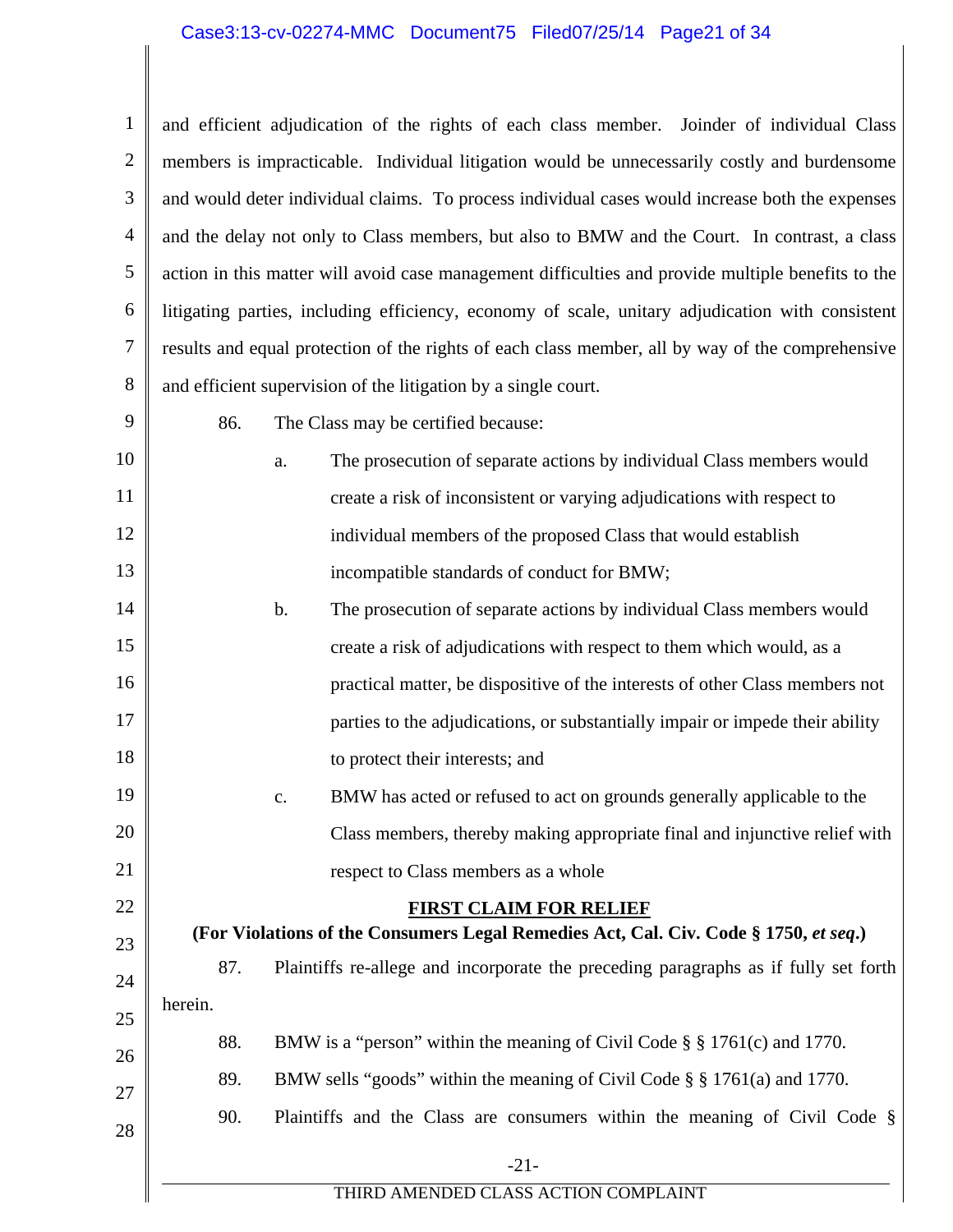| $\mathbf{1}$   | $1761(d)$ .                                                                                           |  |  |
|----------------|-------------------------------------------------------------------------------------------------------|--|--|
| $\overline{2}$ | 91.<br>Plaintiffs' purchase of a BMW vehicle equipped with defective electronic                       |  |  |
| 3              | component placement marketed and sold by BMW constitutes a transaction within the meaning of          |  |  |
| $\overline{4}$ | Civil Code §§ 1761(3) and 1770.                                                                       |  |  |
| 5              | 92.<br>BMW's conduct violated and continues to violate the CLRA in at least the                       |  |  |
| 6              | following respects:                                                                                   |  |  |
| 7              | In violation of section $1770(a)(5)$ of the CLRA, BMW represented that<br>a.                          |  |  |
| 8              | goods ( <i>i.e.</i> its vehicles) have characteristics or benefits which they do not                  |  |  |
| 9              | have.                                                                                                 |  |  |
| 10             | In violation of section $1770(a)(7)$ of the CLRA, BMW represented that<br>b.                          |  |  |
| 11             | goods are of a particular standard, quality, or grade when they are of                                |  |  |
| 12             | another; and                                                                                          |  |  |
| 13             | In violation of section $1770(a)(9)$ of the CLRA, BMW advertised goods<br>c.                          |  |  |
| 14             | with the intent not to sell them as advertised.                                                       |  |  |
| 15             | 93.<br>BMW had knowledge of the defects as described herein.                                          |  |  |
| 16             | 94.<br>BMW engaged in these unfair or deceptive acts and practices with the intent that               |  |  |
| 17             | they result, and which did result, in the sale of the subject vehicles to Plaintiffs and the Class.   |  |  |
| 18             | 95.<br>By engaging in unfair or deceptive conduct in violation of the CLRA, BMW                       |  |  |
| 19             | actively concealed and failed to disclose material facts about the true characteristics of the        |  |  |
| 20             | transaction leading to Plaintiffs' and Class members' purchase of the subject vehicles, despite       |  |  |
| 21             | having knowledge of the defects described herein before the Plaintiffs and Class Members              |  |  |
| 22             | purchased or leased the Class Vehicles.                                                               |  |  |
| 23             | 96.<br>The fact that consumers were entering into a sale for a vehicle prone to flooding              |  |  |
| 24             | and damage due to defectively-placed electronic component parts, as well as defectively-designed      |  |  |
| 25             | sunroof drains, is material in that a reasonable person would have considered that an important       |  |  |
| 26             | factor in deciding whether to complete the transaction for the subject vehicle. Specifically, the     |  |  |
| 27             | fact that the Class Vehicles purchased by Plaintiffs were defective in that it was prone to flooding, |  |  |
| 28             | water damage and potentially dangerous failure of vital electronic component parts is material to     |  |  |
|                | $-22-$                                                                                                |  |  |
|                | THIRD AMENDED CLASS ACTION COMPLAINT                                                                  |  |  |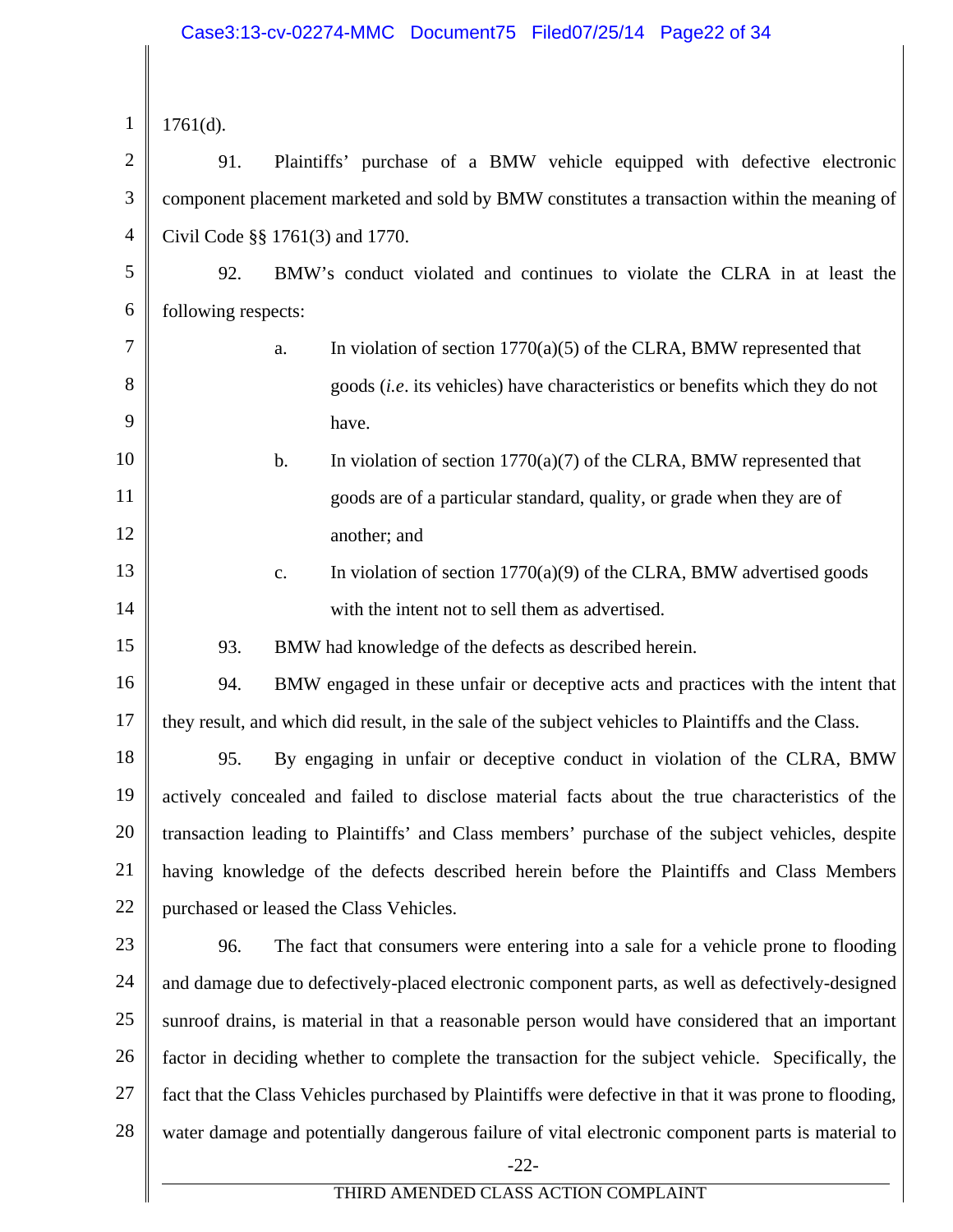| $\mathbf{1}$   | them. Plaintiffs would likely not have purchased the subject vehicle had they known of that fact. |  |  |
|----------------|---------------------------------------------------------------------------------------------------|--|--|
| $\overline{2}$ | As a direct and proximate result of BMW's violations of law, Plaintiffs and the<br>97.            |  |  |
| 3              | Class members have been injured. Pursuant to the provisions of Civil Code section 1782(d), on     |  |  |
| $\overline{4}$ | March 1, 2013, Plaintiffs provided notice by certified mail to BMW of their intention to seek     |  |  |
| 5              | damages under Civil Code sections 1750, et seq., unless BMW corrects, repairs, replaces or        |  |  |
| 6              | otherwise rectifies its violations of the CLRA. Despite receiving this notice, BMW failed to      |  |  |
| 7              | adequately respond to Plaintiffs' demand within thirty (30) days from the date the notice was     |  |  |
| 8              | serviced. As such, the Class members are entitled to actual and punitive damages along with       |  |  |
| 9              | restitution and disgorgement of all earnings, profits, compensation and benefits obtained by      |  |  |
| 10             | BMW as a result of their violations of the CLRA.                                                  |  |  |
| 11             | Plaintiffs seek an order enjoining the unlawful practices described herein and an<br>98.          |  |  |
| 12             | Order requiring BMW to notify the Class members of its violations of the CLRA and the remedy      |  |  |
| 13             | it will provide to them.                                                                          |  |  |
| 14             | <b>SECOND CLAIM FOR RELIEF</b>                                                                    |  |  |
| 15             | (For Violations of Cal. Bus. & Prof. Code § 17200, et seq.)                                       |  |  |
| 16             | 99.<br>Plaintiffs re-allege and incorporate the preceding paragraphs as if fully set forth        |  |  |
| 17             | herein.                                                                                           |  |  |
| 18             | 100.<br>BMW's practices as alleged in this Complaint constitute unlawful, unfair, and             |  |  |
| 19             | fraudulent practices under the Unfair Competition Law, Business and Professions Code section      |  |  |
| 20             | 17200, et seq. ("UCL").                                                                           |  |  |
| 21             | BMW committed unlawful acts and practices by, among other things, engaging in<br>101.             |  |  |
| 22             | conduct, as alleged herein, that violates the CLRA, Cal. Civ. Code §§ 1750, et seq.               |  |  |
| 23             | 102.<br>BMW committed unfair business practices by:                                               |  |  |
| 24             | Engaging in conduct, as alleged herein, where the utility of such conduct, if<br>a.               |  |  |
| 25             | any, is outweighed by the gravity of the consequences to Plaintiffs and                           |  |  |
| 26             | other Class members;                                                                              |  |  |
| 27             | Engaging in conduct, as alleged herein, that is immoral, unethical,<br>b.                         |  |  |
| 28             | oppressive, unscrupulous, or substantially injurious to Plaintiffs and the                        |  |  |
|                | $-23-$                                                                                            |  |  |
|                | THIRD AMENDED CLASS ACTION COMPLAINT                                                              |  |  |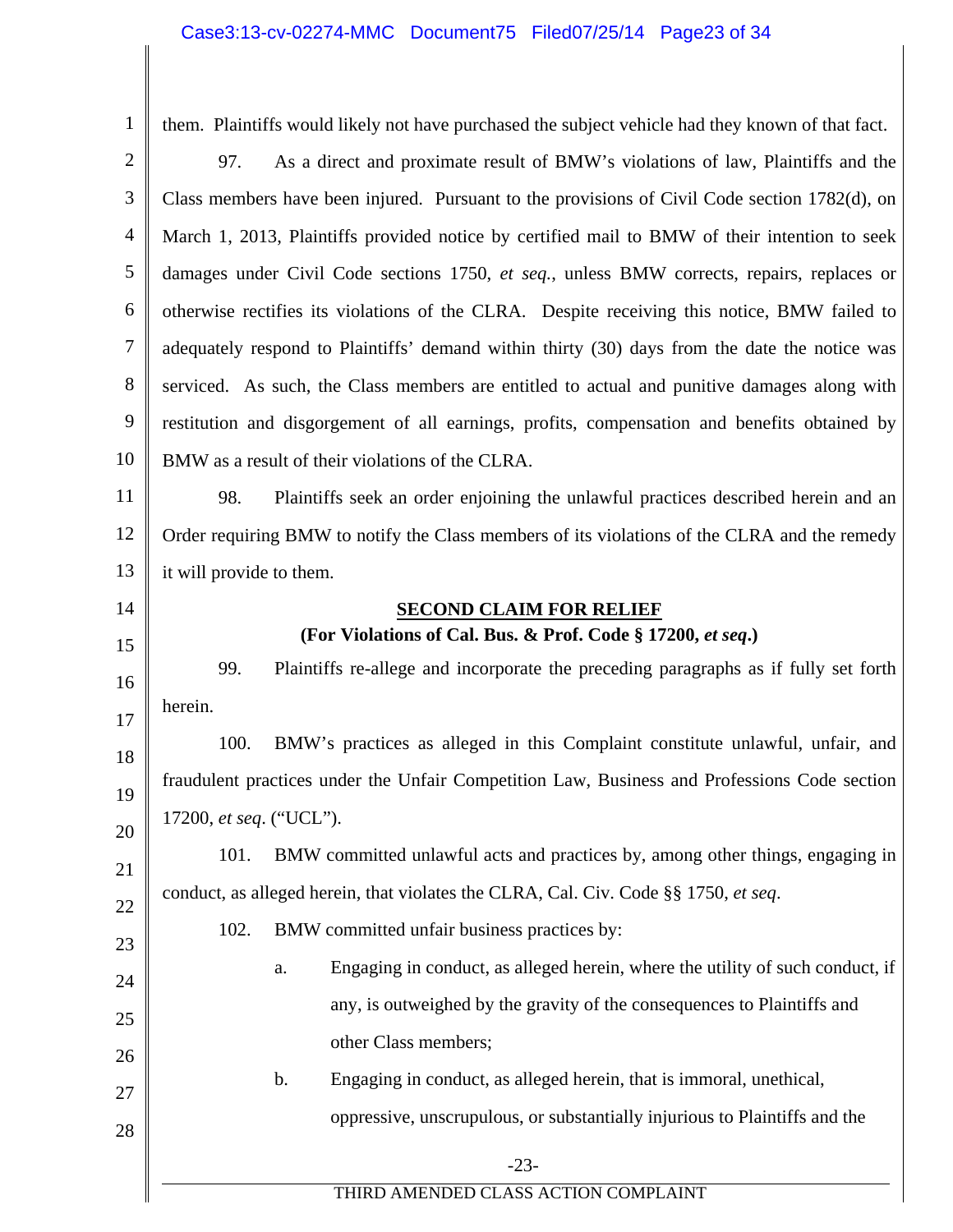other Class members; and

1

2

3

4

5

6

7

8

24

25

27

28

c. Engaging in conduct, as alleged herein, that undermines or violates the stated policies underlying the CLRA, Civ. Code §§ 1750, *et seq.*, which seeks to protect consumers against unfair and sharp business practices and to promote a basic level of honesty and reliability in the marketplace, and thus provide a sufficient predicate for Plaintiffs' claims for unfair business practices. 103. BMW knew or should have known of the defects as described herein.

9 10 11 12 13 14 15 16 104. BMW committed fraudulent business practices by engaging in conduct, as alleged herein, that was and is likely to deceive consumers acting reasonably under the circumstances. BMW's fraudulent practices include but are not limited to failing to adequately disclose and/or concealing from Plaintiffs and Class members that electronic components in the Class Vehicles' trunks are prone to failure due to their placement and susceptibility to water exposure despite having knowledge of these defects, or that cleaning sun roof drains should be part of scheduled and routine maintenance to prevent water intrusion and resulting property damage or damage to the electronic components in the trunk compartment of the vehicle.

17 18 19 20 105. BMW violated the California UCL when it failed to disclose the fact that the Class Vehicles pose safety risks and were defective as described herein when it had a duty to disclose the safety risks and defects to consumers and instead falsely represented that the Class Vehicles were safe for consumer use.

21 22 23 106. Plaintiffs and the Class members have suffered injury in fact and have lost money and property as a result of BMW's unlawful, unfair, or fraudulent practices, in that, among other things:

a. Plaintiffs and Class members would not have paid for the subject vehicles had they know the vehicles contained such defects;

26 b. Plaintiffs and Class members have been deprived of making an informed decision about the vehicles they have purchased or leased; and

c. Plaintiffs and Class members have incurred out-of-pocket expenses to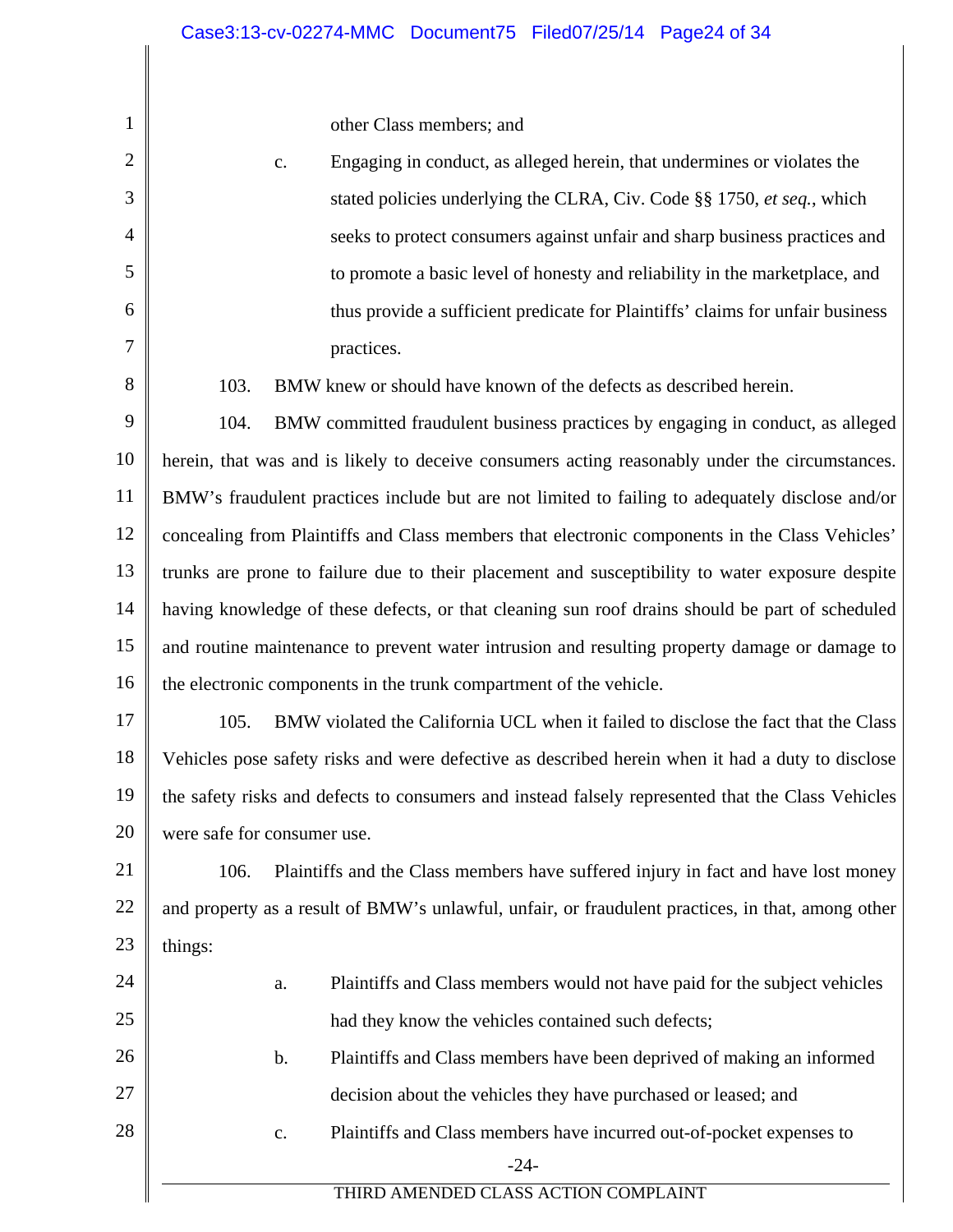| $\mathbf{1}$   | repair electrical components damaged as a result of water intrusion.                                                             |  |  |
|----------------|----------------------------------------------------------------------------------------------------------------------------------|--|--|
| $\overline{2}$ | The above-described unfair, unlawful and fraudulent business practices conducted by BMW                                          |  |  |
| 3              | present a threat and likelihood of harm and deception to members of the Class in that BMW has                                    |  |  |
| 4              | systematically perpetrated and continue to perpetrate the unfair, unlawful and fraudulent conduct                                |  |  |
| 5              | upon members of the public by engaging in the conduct described herein.                                                          |  |  |
| 6              | Pursuant to Business and Professions Code §§ 17200 and 17203, Plaintiffs, on behalf of                                           |  |  |
| 7              | themselves and the Class, seeks an order enjoining BMW from continuing to engage in unlawful,                                    |  |  |
| 8              | unfair or fraudulent business practices, and other acts prohibited by law. Plaintiffs also seeks an                              |  |  |
| 9              | order providing restitution for monies paid for repairs and maintenance associated with the                                      |  |  |
| 10             | sunroof drain defect, and other appropriate injunctive relief.                                                                   |  |  |
| 11             | <b>THIRD CLAIM FOR RELIEF</b>                                                                                                    |  |  |
| 12             | (Breach of Implied Warranty of Merchantability under the Song-Beverly Act,<br>Cal. Civ. Code §§ 1792, 1791.1, and 1794, et seq.) |  |  |
| 13             | 107.<br>Plaintiffs re-allege and incorporate the preceding paragraphs as if fully set forth                                      |  |  |
| 14             | herein.                                                                                                                          |  |  |
| 15             | 108.<br>Under California's Song-Beverly Consumer Warranty Act, Cal. Civ. Code § 1792                                             |  |  |
| 16             | et seq., every sale of consumer goods is accompanied by both a "manufacturer's and retailer's"                                   |  |  |
| 17             | implied warranty that the goods are merchantable within the meaning of Cal. Civ. Code §                                          |  |  |
| 18             | $1791.1(a)$ . Therefore, consumers need not be in privity with the manufacturer to bring an                                      |  |  |
| 19             | implied warranty claim.                                                                                                          |  |  |
| 20             | 109.<br>The Class Vehicles are "consumer goods" within the meaning of Cal. Civ. Code                                             |  |  |
| 21             | Cal. Civ. Code § 1791(a).                                                                                                        |  |  |
| 22             | 110.<br>BMW is a "manufacturer" within the meaning of Cal. Civ. Code Cal. Civ. Code $\S$                                         |  |  |
| 23             | 1791(j).                                                                                                                         |  |  |
| 24             | Plaintiffs bought the Class Vehicles in the State of California.<br>111.                                                         |  |  |
| 25             | 112.<br>At the time of sale, and currently, BMW is in the business of manufacturing,                                             |  |  |
| 26             | marketing, and selling the Class Vehicles.                                                                                       |  |  |
| 27             | 113.<br>BMW provided Plaintiffs and Class members with an implied warranty that the                                              |  |  |
| 28             |                                                                                                                                  |  |  |
|                | $-25-$                                                                                                                           |  |  |
|                | THIRD AMENDED CLASS ACTION COMPLAINT                                                                                             |  |  |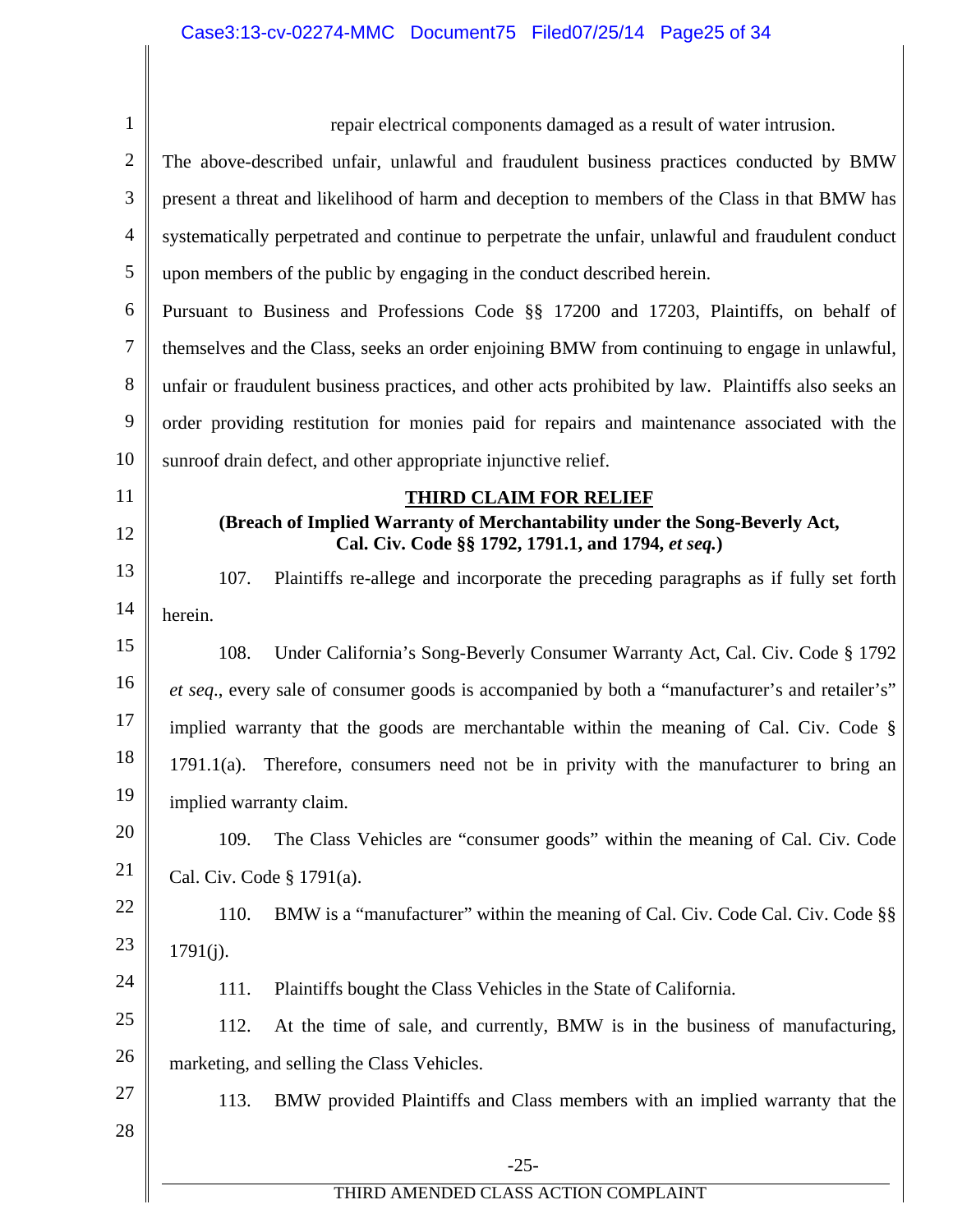### Case3:13-cv-02274-MMC Document75 Filed07/25/14 Page26 of 34

1

2

3

4

5

7

8

Class Vehicles and any parts thereof were merchantable and fit for the ordinary purposes for which they were sold or leased. However, the Class Vehicles are not fit for their ordinary purpose of providing reasonably and reliable safe transportation because, *inter alia*, the Class Vehicles and their electrical systems suffered from an inherent defect at the time of sale and thereafter are not fit for their particular purpose of providing safe and reliable transportation.

6 9 10 114. Defendants impliedly warranted that the Class Vehicles were of merchantable quality and fit for such use. This implied warranty included, *inter alia*, a warranty that the Class Vehicles and their electronics manufactured, supplied, distributed, and/or sold by BMW were safe and reliable for providing transportation; and a warranty that the Class Vehicles and their electronics would be fit for their intended use while the Class Vehicles were being operated.

11 12 13 14 15 115. Contrary to the applicable implied warranties, the Class Vehicles and their electronics at the time of sale and thereafter were not fit for their ordinary and intended purpose of providing Plaintiff and Class members with reliable, durable, and safe transportation. Instead, the Class Vehicles are defective, including but not limited to the defective design and manufacture of the electronics and drainage around the electronics.

16 17 18 116. The defect in the Class Vehicles exists at the point of sale, without warning to the Class Members, and causes the Class Vehicles to malfunction and become inoperable, making the Class Vehicles unsafe and unfit for their ordinary purpose.

19 20 117. Plaintiffs' and Class members' Vehicles were not adequately labeled nor did BMW provide adequate notice to the Class members of the defect in the Class Vehicles.

21 22 23 24 25 26 118. Plaintiff and Class members were intended third-party beneficiaries of the contracts for sale of the Class Vehicles from BMW to the dealerships who ultimately sold the Class Vehicles to Plaintiffs and Class members. BMW, who manufactures and markets the Class Vehicles, knew that Plaintiffs and the Class members were the end-users of the Class Vehicles, and brought itself into privity with Plaintiffs and Class members who relied upon written representations and advertisements made by BMW as alleged herein.

27 28 119. As a direct and proximate cause of BMW's breach of implied warranty, Plaintiffs and Class members have sustained damages and other losses in an amount to be determined at

-26-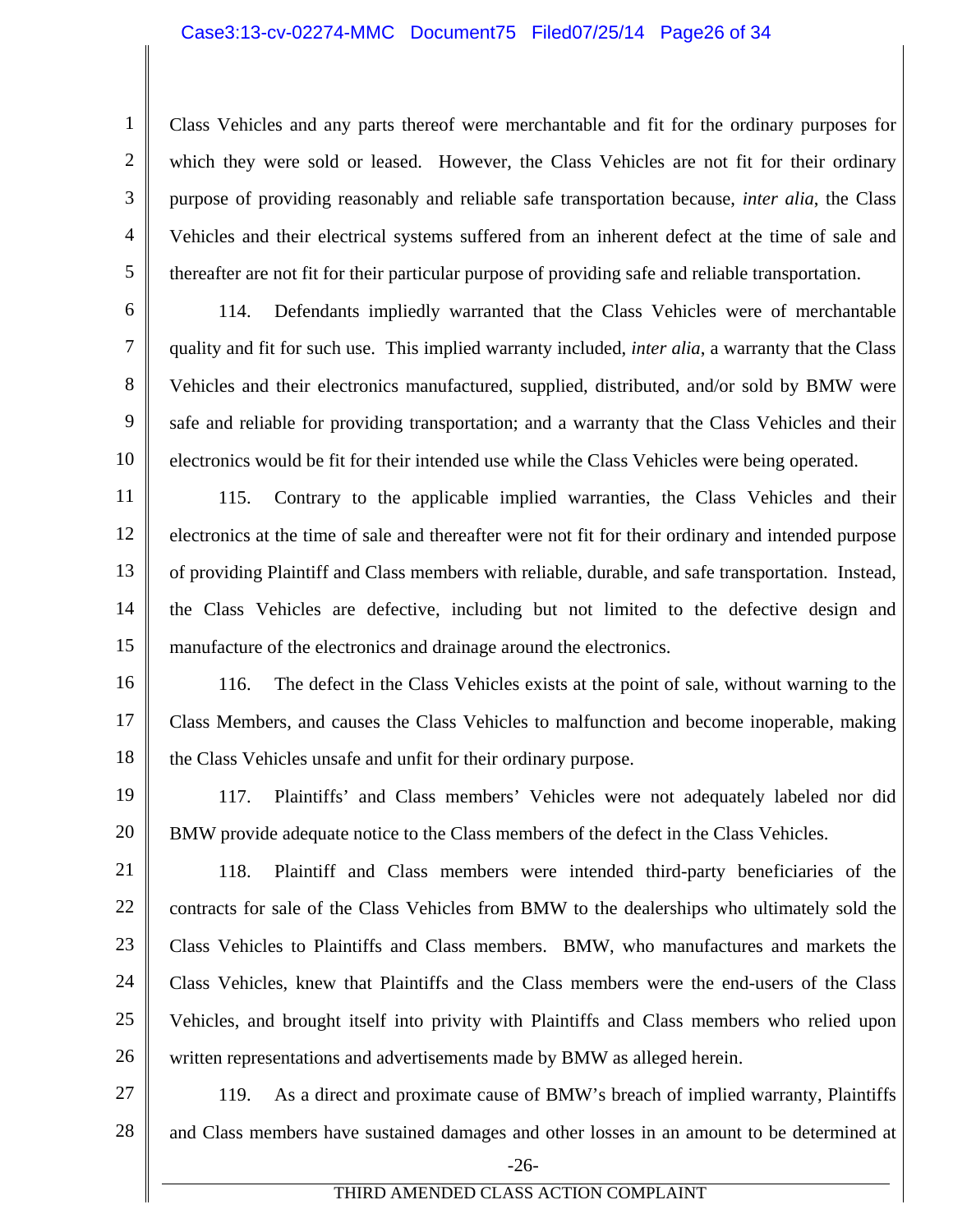| 1        | trial.                                                                                              |  |  |
|----------|-----------------------------------------------------------------------------------------------------|--|--|
| 2        | <b>PRAYER FOR RELIEF</b>                                                                            |  |  |
| 3        | <b>WHEREFORE, Plaintiffs, on behalf of themselves and all others similarly situated, pray</b>       |  |  |
| 4        | for judgment against BMW as follows:                                                                |  |  |
| 5        | An Order certifying this action as a class action;<br>A.                                            |  |  |
| 6        | <b>B.</b><br>An Order appointing Plaintiffs as class representatives of the Class, and appointing   |  |  |
| 7        | counsel undersigned to represent the Class;                                                         |  |  |
| 8        | C.<br>An Order awarding injunctive relief by requiring BMW to issue corrective actions              |  |  |
| 9        | including notification, recall, and repair of the Class Vehicles, or the establishment of a fund or |  |  |
| 10       | program to repair the Class Vehicles;                                                               |  |  |
| 11       | Payment to the Class of all damages associated with the replacement of the<br>D.                    |  |  |
| 12       | defective products, in an amount to be proven at trial;                                             |  |  |
| 13       | E.<br>Restitution as authorized by law;                                                             |  |  |
| 14       | F.<br>An award of attorneys' fees and costs, as provided by law and/or as would be                  |  |  |
| 15       | reasonable from any recovery of monies recovered for or benefits bestowed on the class;             |  |  |
| 16       | G.<br>Interest as provided by law, including but not limited to pre-judgment and post-              |  |  |
| 17       | judgment interest as provided by rule or statute; and                                               |  |  |
| 18       | H.<br>Such other and further relief as this Court may deem just, equitable, or proper.              |  |  |
| 19       | <b>DEMAND FOR JURY TRIAL</b>                                                                        |  |  |
| 20       | Plaintiffs hereby demand a trial by jury on all issues so triable.                                  |  |  |
| 21       | Dated: July 2, 2014<br>KERSHAW, CUTTER & RATINOFF LLP                                               |  |  |
| 22       |                                                                                                     |  |  |
| 23       | By: /s/ William A. Kershaw<br>William A. Kershaw                                                    |  |  |
| 24       |                                                                                                     |  |  |
| 25       | Stuart C. Talley<br>wkershaw@kcrlegal.com                                                           |  |  |
| 26       | stalley@kcrlegal.com<br>401 Watt Avenue<br>Sacramento, California 95864                             |  |  |
| 27<br>28 | Telephone:<br>$(916)$ 448-9800<br>Facsimile:<br>$(916)$ 669-4499                                    |  |  |
|          | $-27-$                                                                                              |  |  |
|          | THIRD AMENDED CLASS ACTION COMPLAINT                                                                |  |  |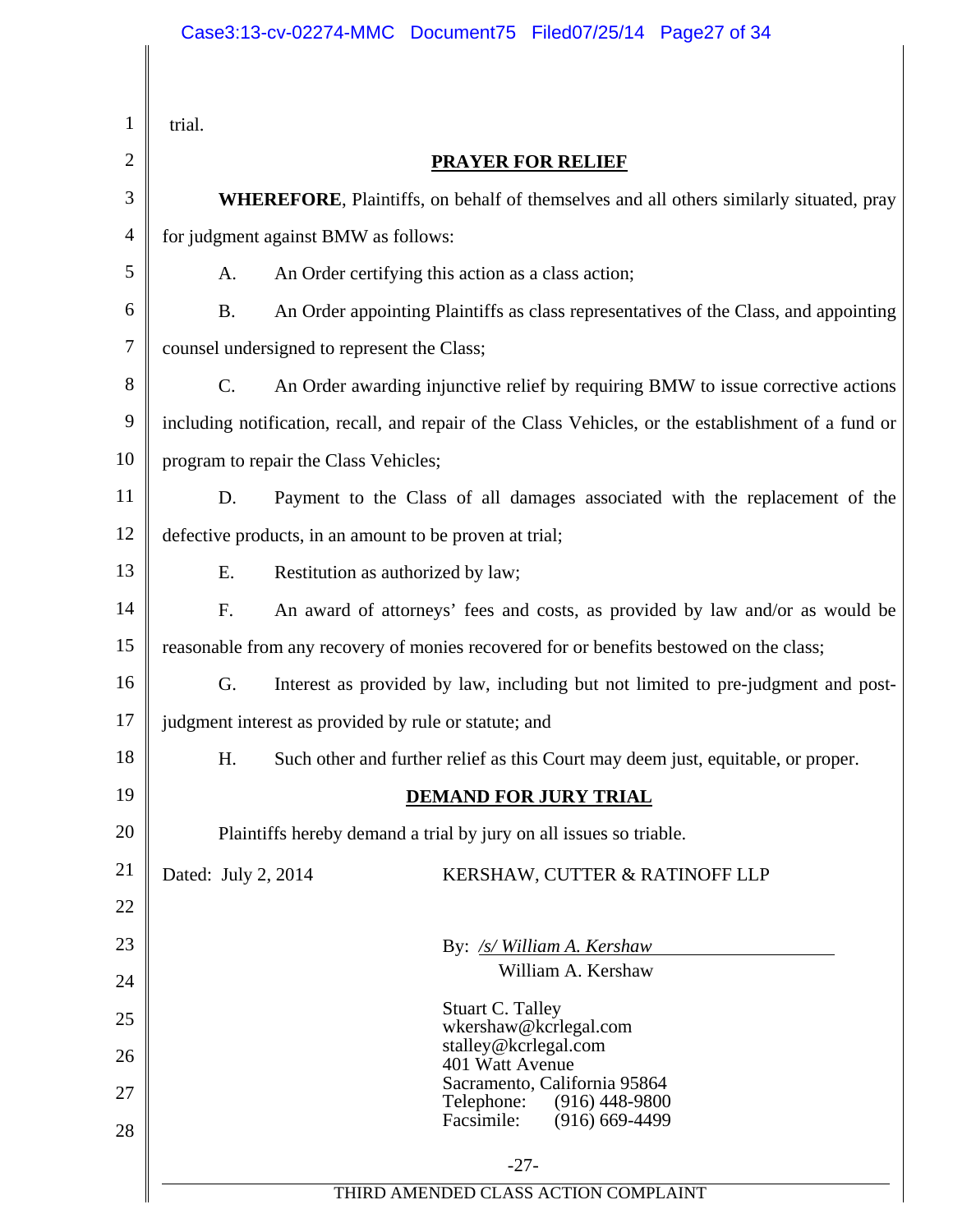|                | Case3:13-cv-02274-MMC Document75 Filed07/25/14 Page28 of 34      |
|----------------|------------------------------------------------------------------|
|                |                                                                  |
| 1              | <b>WEXLER WALLACE LLP</b>                                        |
| $\overline{2}$ | Edward A. Wallace                                                |
| 3              | Amy E. Keller<br>eaw@wexlerwallace.com                           |
|                | aek@wexlerwallace.com<br>55 West Monroe Street, Suite 3300       |
| 4              | Chicago, Illinois 60603<br>Telephone: (312) 346-2222             |
| 5              | Facsimile: (312) 346-0022                                        |
| 6              | THE LAW OFFICES OF JOSEPH R. SANTOLI                             |
| 7              | Joseph R. Santoli<br>josephsantoli@aol.com                       |
| 8              | 340 Devon Court<br>Ridgewood, New Jersey 07450                   |
| 9              | Telephone: (201) 926-9200<br>Facsimile: (201) 575-2184           |
| 10             | WIGINGTON RUMLEY DUNN, L.L.P                                     |
| 11             | Joseph M. Dunn<br>jdunn@wigrum.com                               |
| 12             | 601 Howard St.<br>San Antonio, Texas 78212                       |
| 13             | Telephone: (210) 487-7500                                        |
| 14             | Facsimile: (210) 487-7501                                        |
|                | KNAPP, PETERSEN & CLARKE<br>Stephen M. Harris                    |
| 15             | smh@kpclegal.com<br>550 North Brand Boulevard, Suite 1500        |
| 16             | Glendale, California 91203                                       |
| 17             | Telephone:<br>$(818)$ 547-5000<br>Facsimile:<br>$(818)$ 547-5329 |
| 18             | THE LAW OFFICES OF ROBERT L. STARR                               |
| 19             | Robert L. Starr<br>robert@starrlawmail.com                       |
| 20             | 23277 Ventura Boulevard<br>Woodland Hills, California 91364      |
| 21             | Telephone:<br>$(818)$ 225-9040                                   |
| 22             | Facsimile:<br>$(818)$ 225-9042                                   |
|                | Attorneys for Plaintiffs and the Putative Class                  |
| 23             |                                                                  |
| 24             |                                                                  |
| 25             |                                                                  |
| 26             |                                                                  |
| 27             |                                                                  |
| 28             |                                                                  |
|                | $-28-$                                                           |
|                | THIRD AMENDED CLASS ACTION COMPLAINT                             |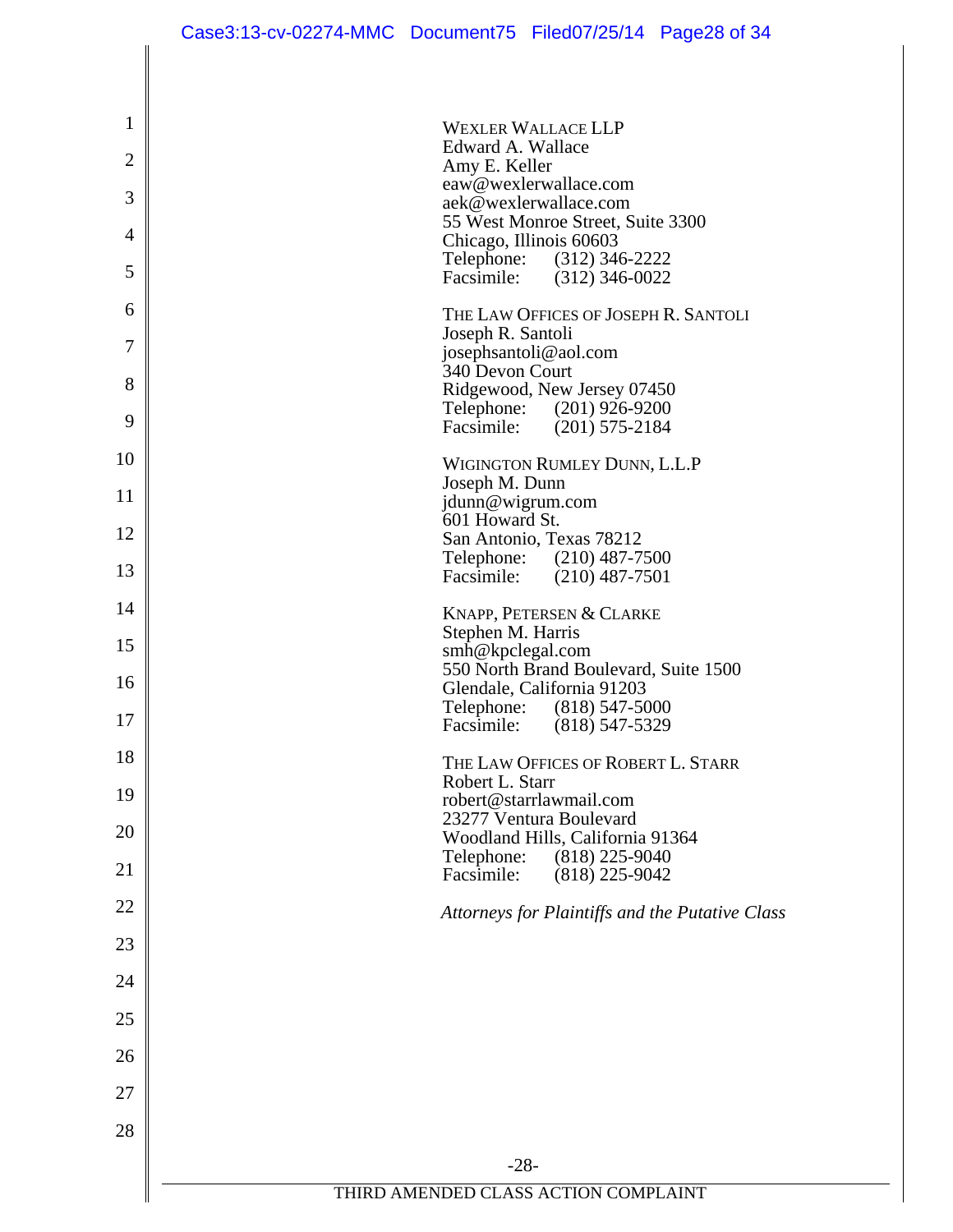# **DECLARATION OF WILLIAM A. KERSHAW PURSUANT TO CALIFORNIA CIVIL CODE § 1780(d)**

I, William A. Kershaw, declare as follows:

1

2

3

4

5

6

7

8

9

10

11

12

13

14

15

16

17

18

19

20

21

22

23

24

25

26

27

28

 1. I submit this declaration pursuant to section 1780(d) of the California Consumers Legal Remedies Act. I have personal knowledge of the matters set forth below and if called as a witness could and would be competent to testify thereto.

2. Defendant BMW of North America, LLC is a Delaware corporation with its principal place of business located at 300 Chestnut Ridge Road, Woodcliff Lake, New Jersey 07677. BMW of North America, LLC was engaged in the business of designing, manufacturing, constructing, assembling, marketing, distributing, and selling automobiles and other motor vehicles and motor vehicle components in San Francisco County, California, and throughout the United States of America.

 I declare under the penalty of perjury under the laws of the State of California and the United States that the foregoing is true and correct and that this declaration was executed on July 3, 2014, in Sacramento, California.

> */s/ William A. Kershaw*  William A. Kershaw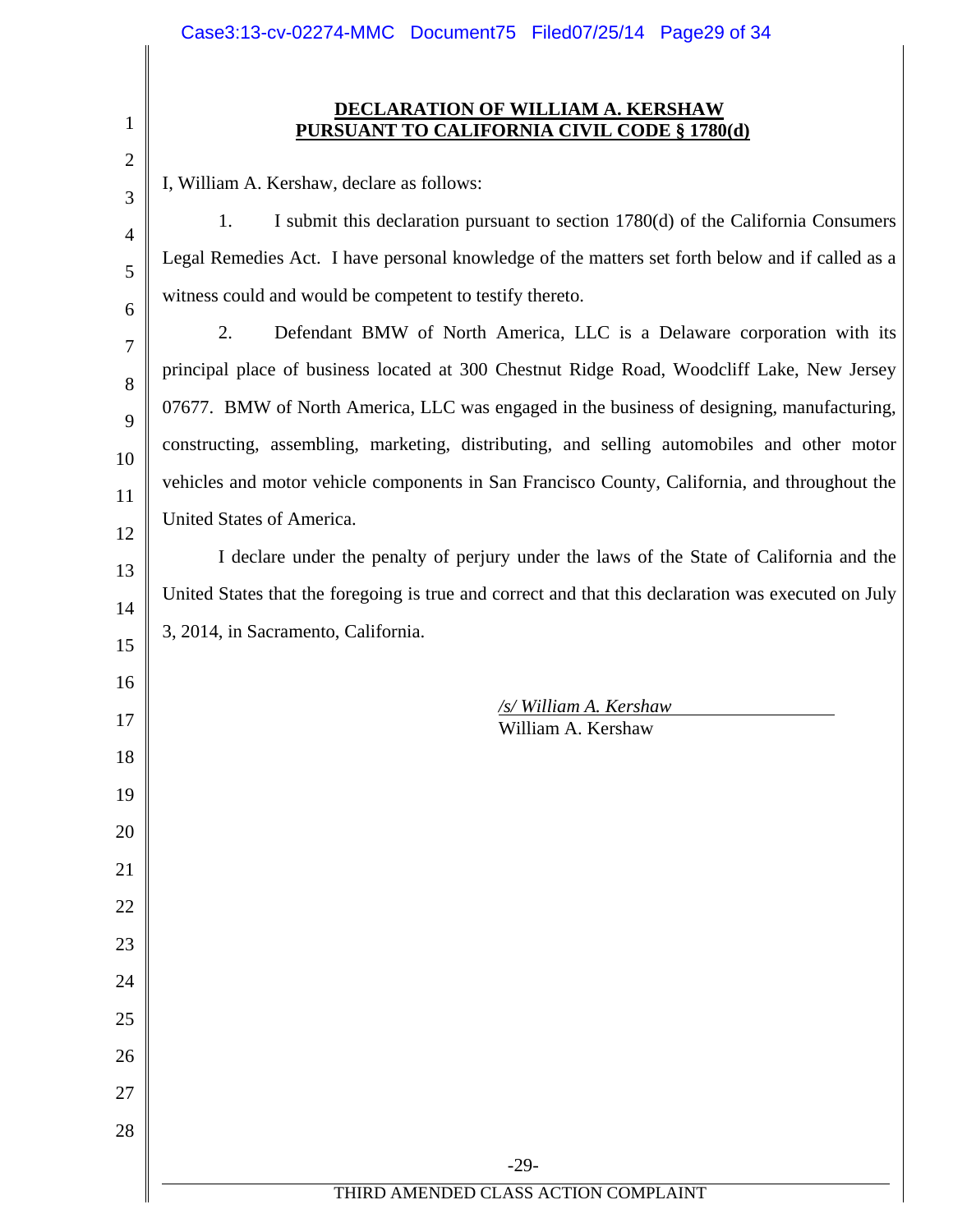# Exhibit 1

Sharma, et al. v. BMW of North America, LLC, No. C-13-2274

Plaintiffs' Third Amended Class Action Complaint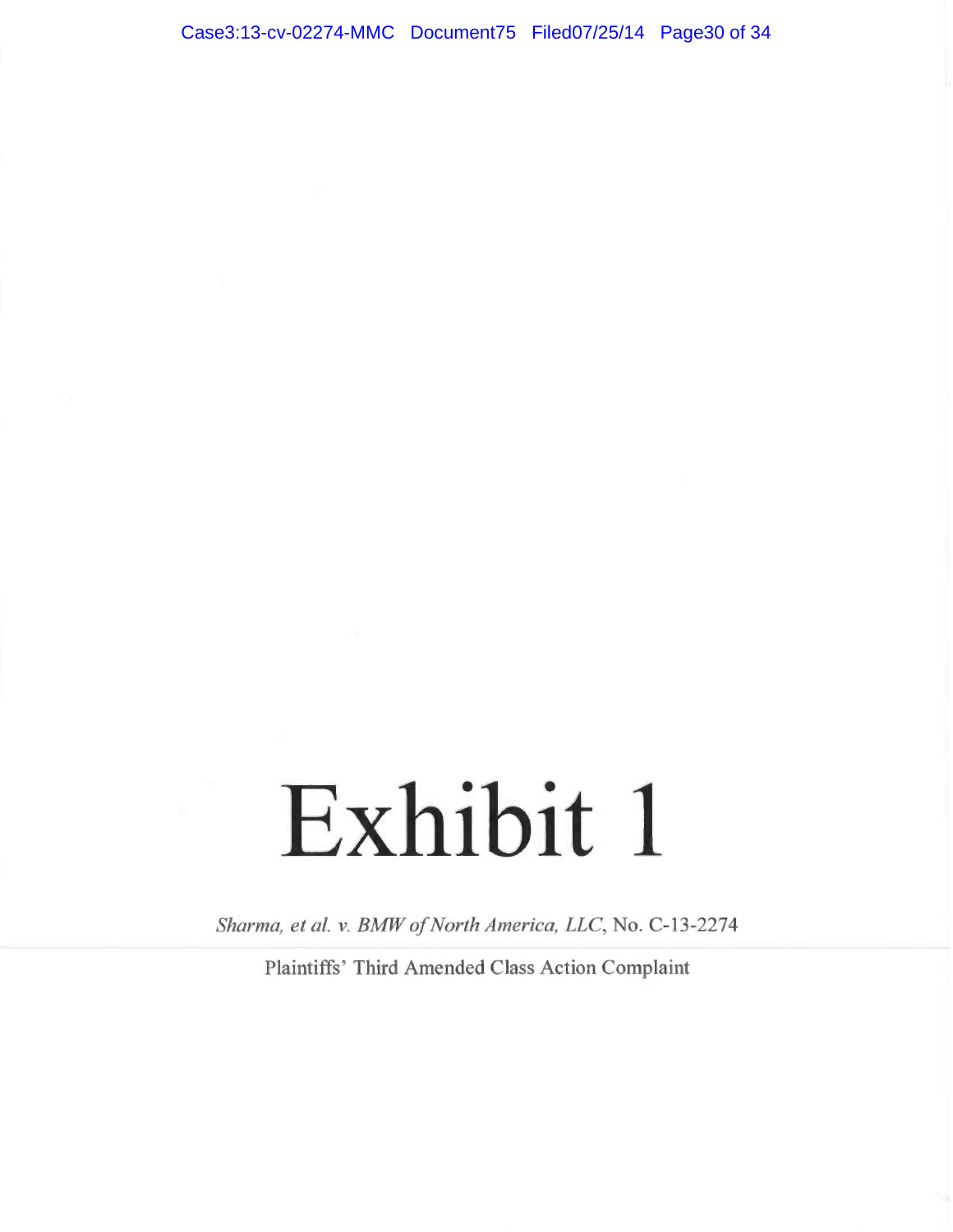Page 1 of 4



Ú

SIB 61 13 06 General Electrical Systems August 2009 Technical Service

This Service Information bulletin supersedes SI B61 13 06 dated February 2009.

designates changes to this revision

### SUBJECT

### Various Electrical Problems Caused by Water Ingress

MODEL E60 (5 Series)

### **SITUATION**

Water ingress into the luggage compartment may cause various electrical problems or faults associated with the MPM (Micro Power Module); PDC (Park Distance Control); M-ASK (Multi-Audio System Controller); CCC (Car Communication Computer); CID (Control Information Display); TCU (Telematics Control Unit); LOGIC-7 (Top Iii-Pi); RDC (Tire Pressure Monitor) or SDARS (Satellite Radio Receiver) control modules. In most cases, the water collects in the spare wheel recess.

### CAUSE

Insufficient sealing may allow water to enter the luggage compartment due to the vacuum generated while driving.

### **PROCEDURE**

1. Replace damaged components.

a. Replace ail water-damaged components in the spare tine well and perforrn applicable electrical repairs to wires and/or connectors.

NOTE: If any of the modules to be replaced requires TeileClearing authorization, this Service Information does not negate the need for this authorization.

### The following steps will help identify the cause of the water leak and prevent a reoccurrence.

### 2. Inspect for Water Leaks.

- a. Remove the trunk carpet and trim panels.
- b. Thoroughly water test the vehicle to allow for an adequate inspection for points of water ingress.
	- o Due to the fact that this leak may only be present while driving in the rain, weather conditions allowing, the vehicle should be road tested if it is raining and then inspected upon returning to the workshop.
	- o Ifthe vehicle has been leaking intermittently for an extended period of time, mineral deposits should define the water path.
- c. Check the following locations for potential water leaks. If any of these areas appears to be the cause, replace the defective seal or repair seams with brushable seam sealer Wurth Article # 0890 1021.
- d. Check:

http://www.bmwtis.com/tsb/bulletins/bulletin\_graphic\_temp/B611306g.htm 05/08/2010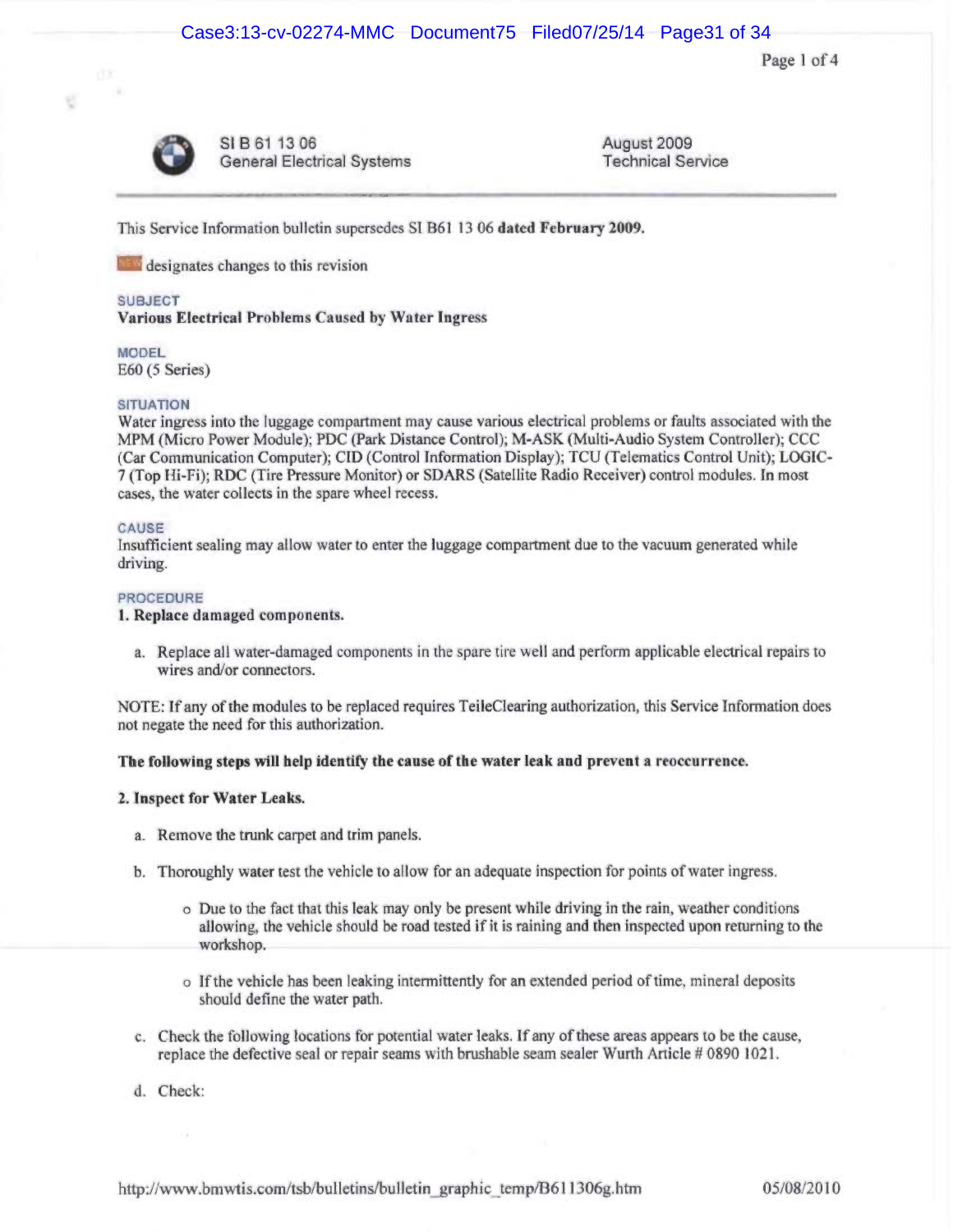### Case3:13-cv-02274-MMC Document75 Filed07/25/14 Page32 of 34

Page 2 of 4

- o Sunroof drains for being loose on the rear of the sunroof or clogged
- o Seam sealer on the body, leading to the left or right trunk air extractors (rear bumper needs to be removed for access to this area)
- o Seam sealer around the bumper mounts and spare tire well
- o Trunk air extractors for being properly seated in the body openings (this can be seen from inside the trunk)
- o Trunk air extractors for being seated but not creating a good seal against the body
	- Seal the extractor to the body using silicone sealant
- o Plastic rivet on the vim piece near the trunk hinge (left or right side) for being loose or missing
- o Trunk lid seal:
	- Ensure that the trunk is making consistent contact with the trunk seal and no damage to the seal is present.
	- Adjust the trunk and/or striker as necessary.
- o Missing wire harness grommet leading into the trunk, just behind the rear window
- o Body plugs on the interior sides of the trunk missing or poorly sealed
- o License plate tight gasket for damage
- o Remove both tail lamps and ensure that the seal is not damaged on either.
	- Reinstall both tail lamps and ensure the fasteners are properly torqued.
- o Whether license plate screw grommets are poorly seated
- o Whether trunk lock cylinder seal is damaged
- o Whether trunk lid switch seal is damaged
- o Incorrect welding in the spare wheel recess
- e. If no suspect areas for water ingess are found in the previous visual inspection or water test, continue with the following smoke test.

### 3. Smoke Test

NOTE: The following smoke test should be performed with the interior trunk trim removed, the rear bumper cover removed, and the vehicle on a lift. The VACUTEC® Smoke Machine or equivalent may be used for this procedure.

- a. Fold down one side of the split folding rear seat; insert the smoke machine nozzle into the trunk, and then fold the seatback up.
- b. Turn the smoke machine on and allow the trunk to fill with smoke.

http://www.bmwtis.com/tsb/bulletins/bulletin\_graphic\_temp/B611306g.htm 05/08/2010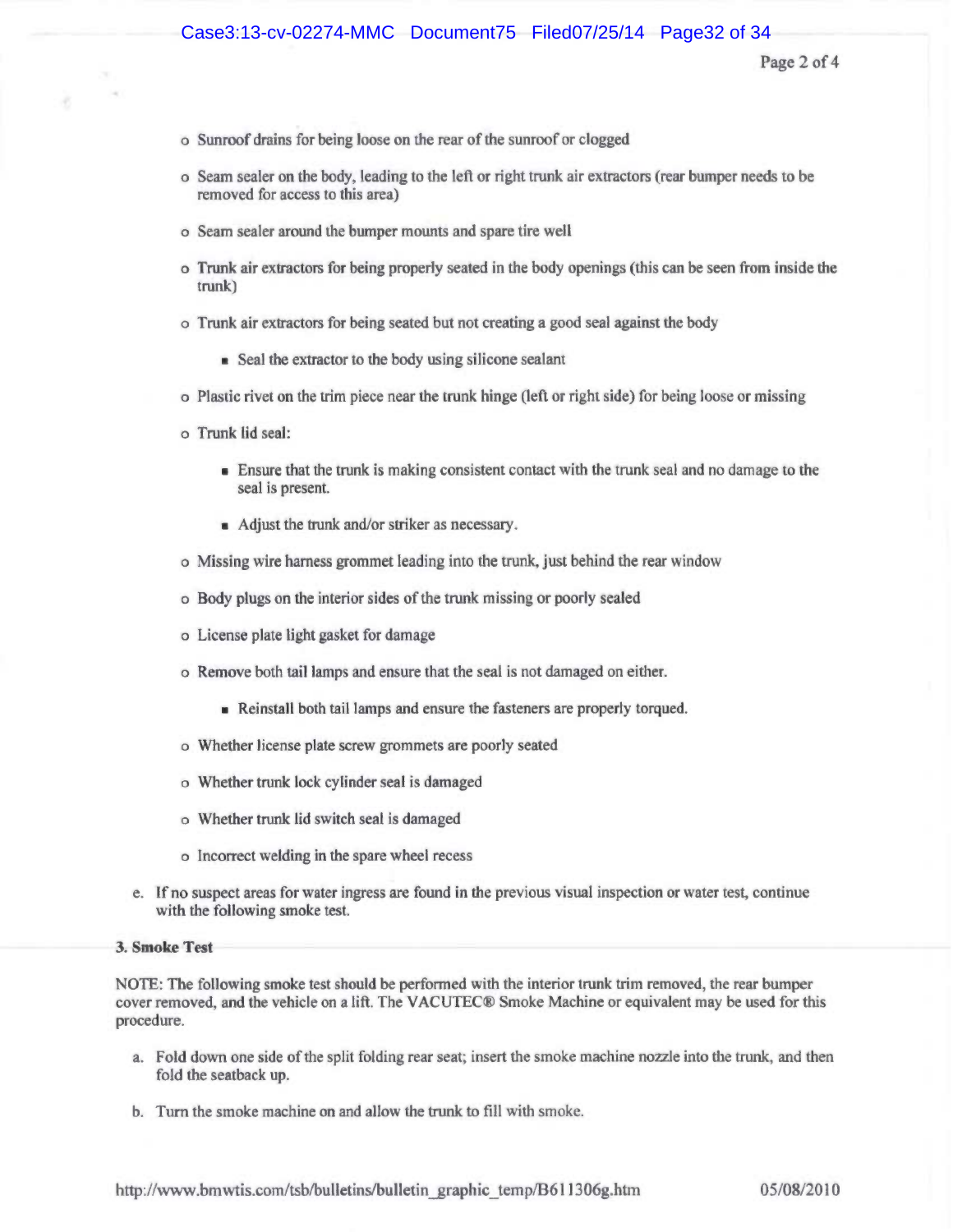- c. After 5-10 minutes, the trunk will be completely filled; if any water paths exist, they should be visible on the outside of the vehicle.
	- o NOTE: Disregard the small amount of smoke which will come out of the air extractors.
- d. Closely inspect the areas around the following:
	- o Trunk lid
	- o Quarter panels
	- o Lower rear tail panel azound the bumper supports
	- o Side panels around the air extractors
	- o Floor pan up to the front of the rear sub-frame
- e. Repair the leaking area as necessary.
- f. Tf no leaks are found after smoke testing the trunk, continue with the following repair.

### 4. No Leaks Identified

- a. Relocate the RDC module to the left-hand side of the trunk per Repair instruction RA 36 11...
- b. **EXT** Relocate both the SDARS and PDC modules, if so equipped, per the attached repair procedure SI B61 13 06 Procedure.pdf.
- c. In the bottom of the trunk are 4 stamped openings in the sheet metal which are filled with seam sealer. Drill a 1-2mm one hole through the center of each of the forward 2 stamped openings only.

NOTE: The drilled holes should only penetrate the seam sealer and not the steel floor pan.



d. Install a warning label (PN 71 24 6 777 721) on the right side of the tool kit cover (1). The customer should be notified of the label and the fact that liquids should not be present on or under the trunk insulation, due to the sensitive nature of the electronic control units located in the spare tire well.

### PARTS INFORMATION

| <b>Part Number</b> | <b>Description</b>                     | Quantity           |
|--------------------|----------------------------------------|--------------------|
| 71 24 6 777 721    | Trunk warning label                    | $1 - if necessary$ |
| 36 20 6 788 234    | RDC Bracket (Procedure step 4a)        | $1 - if necessary$ |
| 61 12 9 193 968    | RDC Repair harness (Procedure step 4a) | $1 - if necessary$ |
| 51 45 1 949 950    | Body nut (Procedure step 4a)           | $1 - if necessary$ |